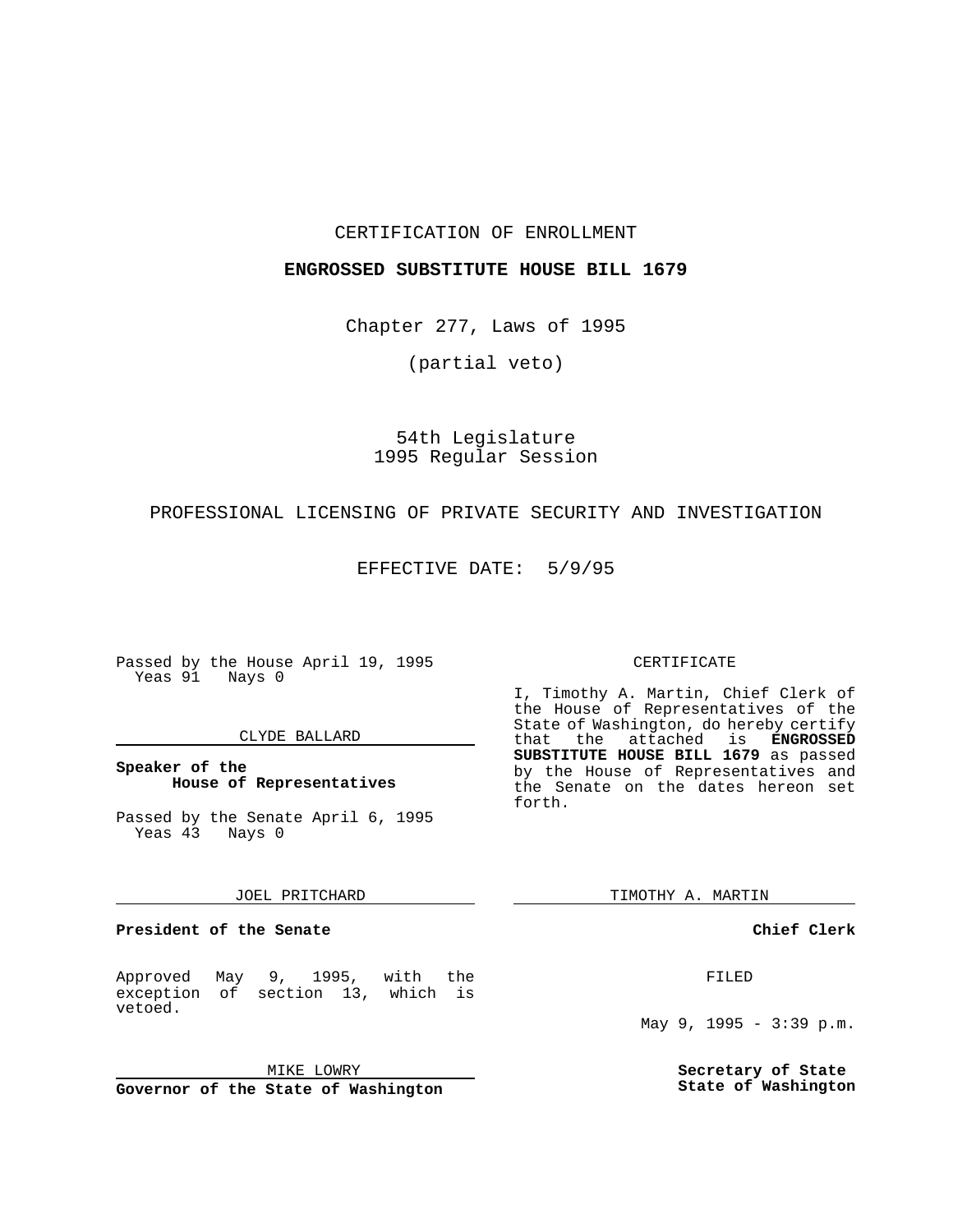# **ENGROSSED SUBSTITUTE HOUSE BILL 1679** \_\_\_\_\_\_\_\_\_\_\_\_\_\_\_\_\_\_\_\_\_\_\_\_\_\_\_\_\_\_\_\_\_\_\_\_\_\_\_\_\_\_\_\_\_\_\_

\_\_\_\_\_\_\_\_\_\_\_\_\_\_\_\_\_\_\_\_\_\_\_\_\_\_\_\_\_\_\_\_\_\_\_\_\_\_\_\_\_\_\_\_\_\_\_

AS AMENDED BY THE SENATE

Passed Legislature - 1995 Regular Session

#### **State of Washington 54th Legislature 1995 Regular Session**

**By** House Committee on Commerce & Labor (originally sponsored by Representatives Cole, Lisk, Horn, Cody, Romero, Ballasiotes, Conway, Jacobsen and Patterson)

Read first time 02/22/95.

 AN ACT Relating to professional licensing of private security and investigation; amending RCW 18.170.030, 18.170.060, 18.170.070, 18.170.090, 18.170.100, 18.170.110, 18.170.120, 18.170.130, 18.170.160, 18.170.170, 18.170.180, 18.170.190, 18.170.230, 18.170.250, 18.165.010, 18.165.020, 18.165.030, 18.165.040, 18.165.050, 18.165.060, 18.165.070, 18.165.080, 18.165.090, 18.165.100, 18.165.110, 18.165.120, 18.165.130, 18.165.140, 18.165.150, 18.165.160, 18.165.170, 18.165.180, 18.165.190, 18.165.220, and 18.165.240; adding new sections to chapter 18.170 RCW; adding new sections to chapter 18.165 RCW; prescribing penalties; and declaring an emergency.

11 BE IT ENACTED BY THE LEGISLATURE OF THE STATE OF WASHINGTON:

12 **Sec. 1.** RCW 18.170.030 and 1991 c 334 s 3 are each amended to read 13 as follows:

14 An applicant must meet the following minimum requirements to obtain 15 a private security guard license:

- 16 (1) Be at least eighteen years of age;
- 17 (2) Be a citizen of the United States or a resident alien;

18 (3) Not have been convicted of a crime in any jurisdiction, if the 19 director determines that the applicant's particular crime directly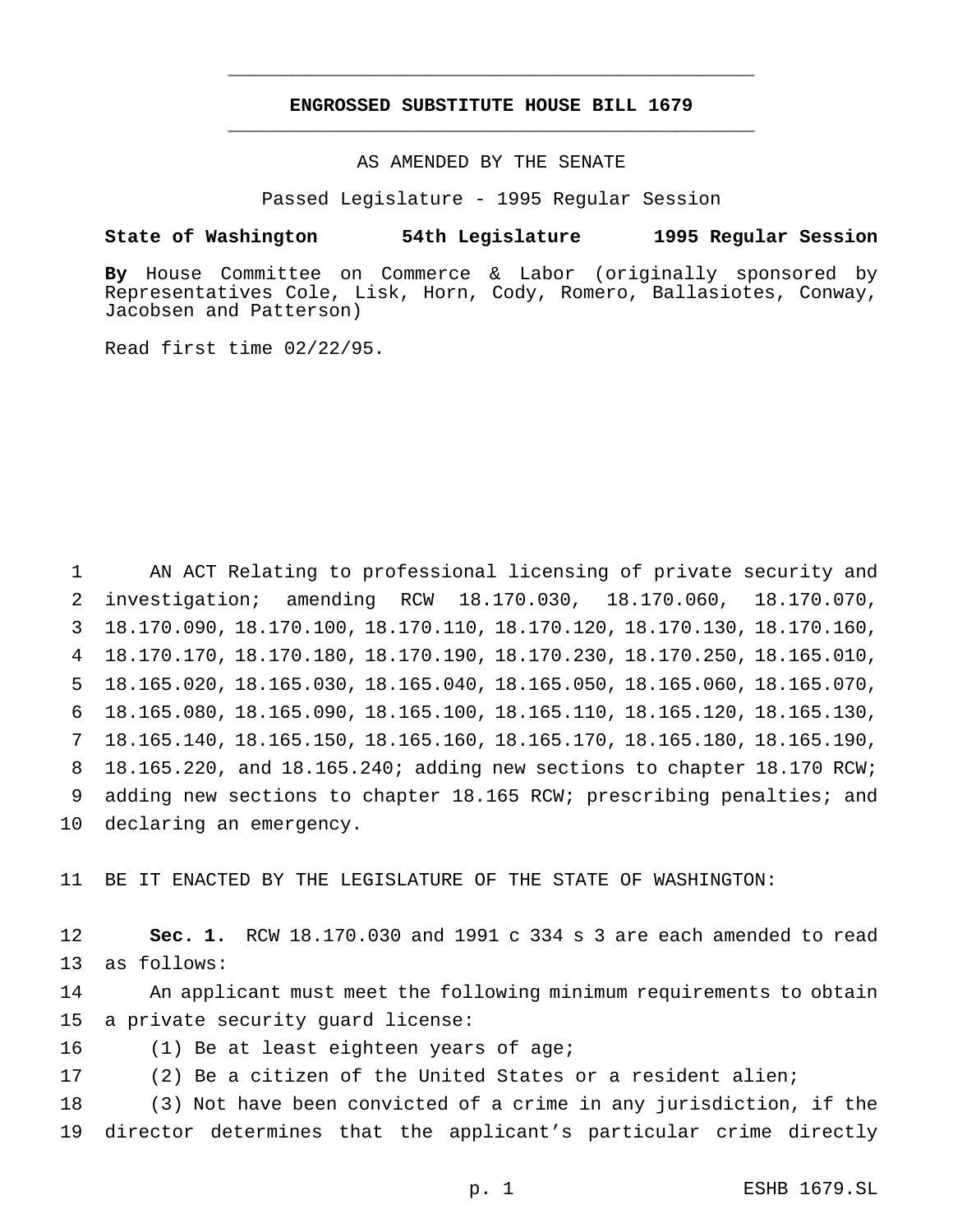relates to his or her capacity to perform the duties of a private security guard, and the director determines that the license should be withheld to protect the citizens of Washington state. The director shall make her or his determination to withhold a license because of 5 previous convictions ((consistent with)) notwithstanding the restoration of employment rights act, chapter 9.96A RCW;

 (4) Be employed by or have an employment offer from a licensed private security company or be licensed as a private security company; (5) Satisfy the training requirements established by the director; 10 (6) Submit a set of fingerprints; ((and)) 11 (7) Pay the required nonrefundable fee for each application; and (8) Submit a fully completed application that includes proper

 identification on a form prescribed by the director for each company of 14 employment.

 NEW SECTION. **Sec. 2.** A new section is added to chapter 18.170 RCW to read as follows:

 A licensee who transfers from one company to another must submit a transfer application on a form prescribed by the director along with a transfer fee established by the director.

 NEW SECTION. **Sec. 3.** A new section is added to chapter 18.170 RCW to read as follows:

 No licensee, employee or agent of a licensee, or anyone accompanying a licensee, employee, or agent may display a firearm while soliciting a client.

 **Sec. 4.** RCW 18.170.060 and 1991 c 334 s 6 are each amended to read as follows:

 (1) In addition to meeting the minimum requirements to obtain a license as a private security guard, an applicant, or, in the case of a partnership, each partner, or, in the case of a corporation, the qualifying agent must meet the following requirements to obtain a license to own or operate a private security company:

 (a) Possess three years' experience as a manager, supervisor, or administrator in the private security business or a related field approved by the director, or be at least twenty-one years of age and pass an examination determined by the director to measure the person's knowledge and competence in the private security business;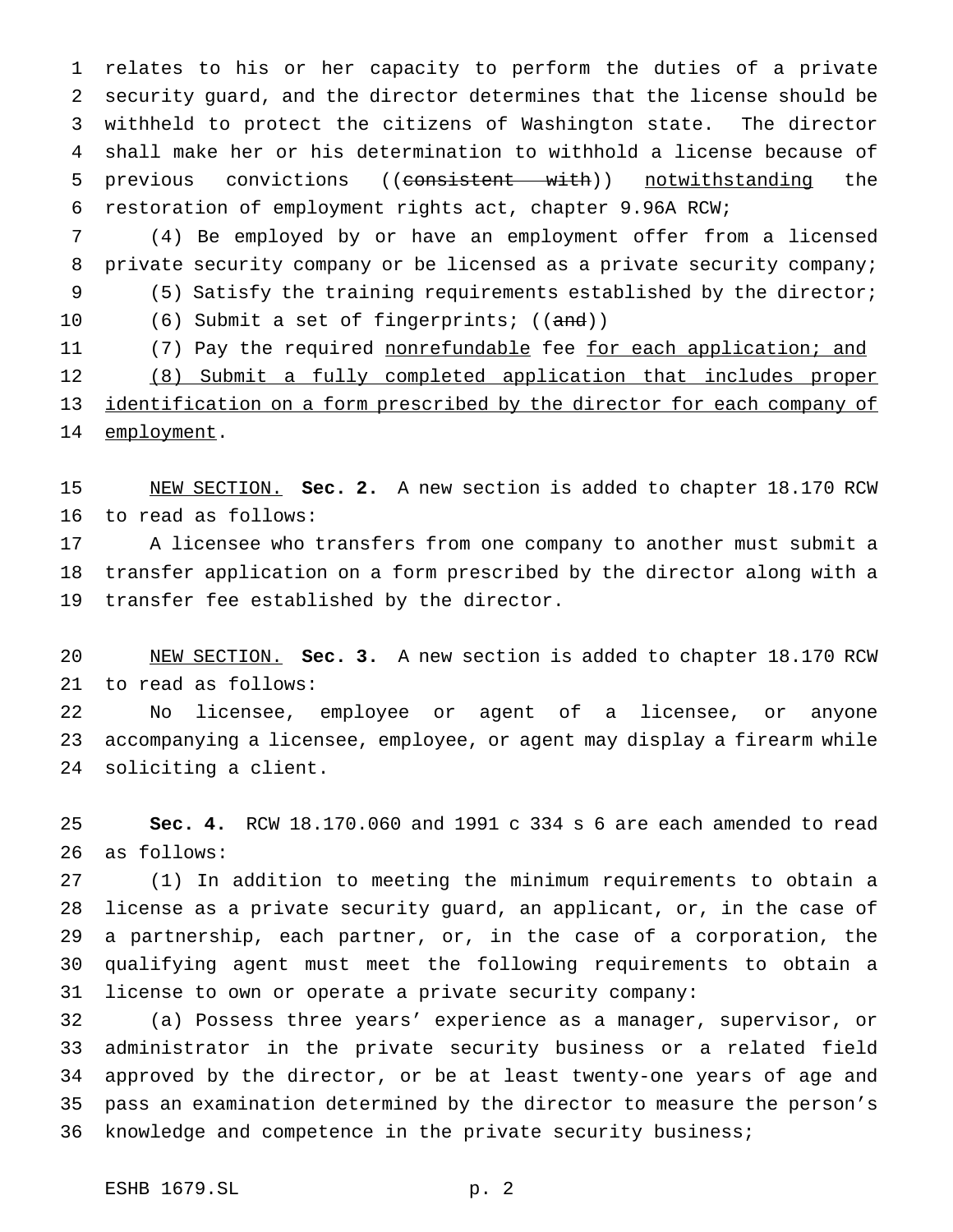(b) Meet the insurance requirements of this chapter; and

(c) Pay any additional fees established by the director.

 (2) If the qualifying agent upon whom the licensee relies to comply with subsection (1) of this section ceases to perform his or her duties on a regular basis, the licensee must promptly notify the director by certified or registered mail. Within sixty days of sending notification to the director, the licensee must obtain a substitute qualifying agent who meets the requirements of this section. The director may extend the period for obtaining a substitute qualifying agent.

 (3) A company license issued pursuant to this section may not be assigned or transferred without prior written approval of the director. 13 (4) No license to own or operate a private security guard company 14 may be issued to an applicant if the name of the company portrays the company as a public law enforcement agency, or in association with a public law enforcement agency, or includes the word "police".

 **Sec. 5.** RCW 18.170.070 and 1991 c 334 s 7 are each amended to read as follows:

 (1) The director shall issue a private security guard license card to each licensed private security guard and an armed private security guard license card to each armed private security guard.

22 (a) The license card may not be used as security clearance (( $\sigma$ r as 23 identification)).

 (b) A private security guard shall carry the license card whenever he or she is performing the duties of a private security guard and shall exhibit the card upon request.

 (c) An armed private security guard shall carry the license card whenever he or she is performing the duties of an armed private security guard and shall exhibit the card upon request.

 (2) The director shall issue a license certificate to each licensed private security company.

 (a) Within seventy-two hours after receipt of the license certificate, the licensee shall post and display the certificate in a conspicuous place in the principal office of the licensee within the state.

 (b) It is unlawful for any person holding a license certificate to knowingly and willfully post the license certificate upon premises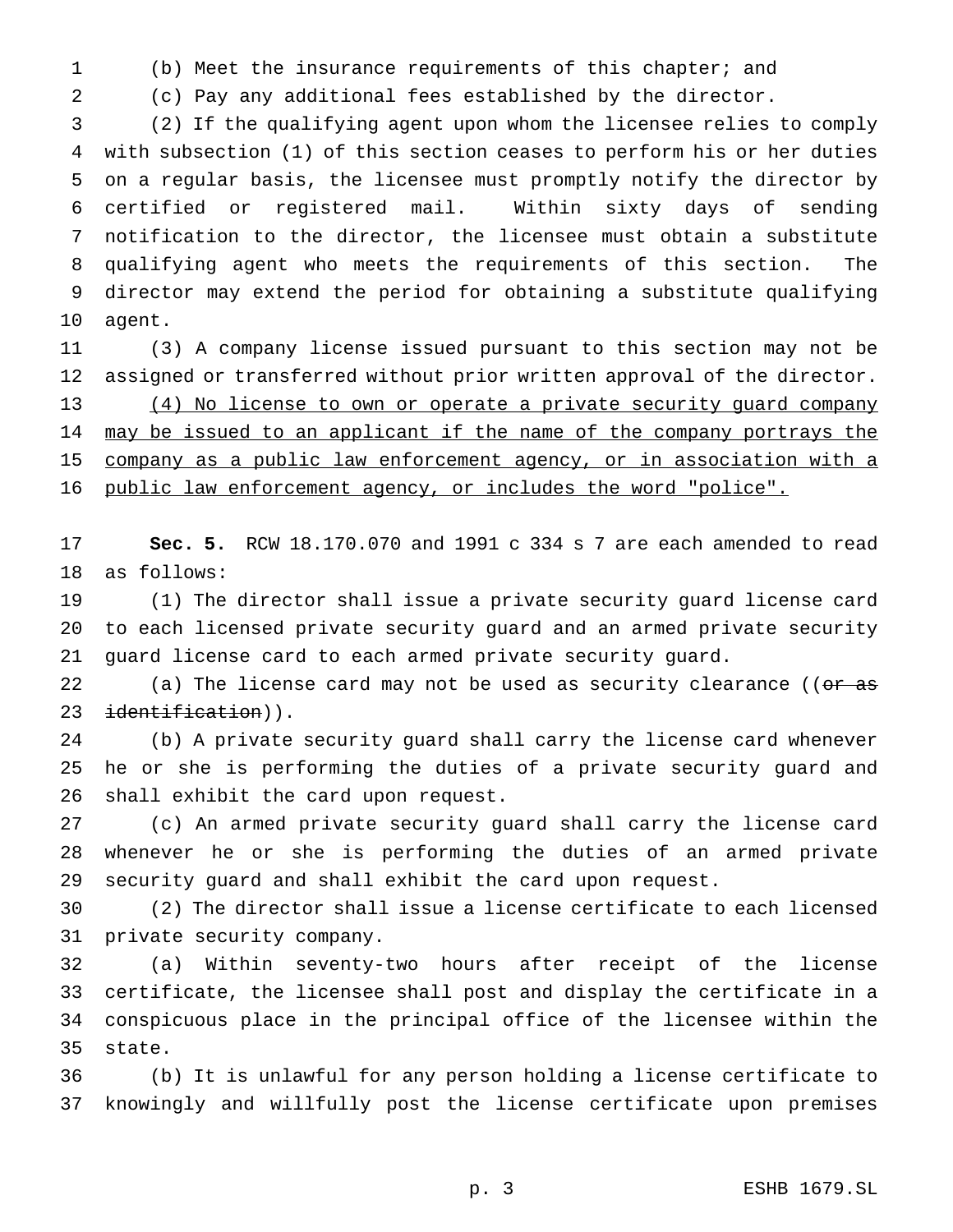other than those described in the license certificate or to materially alter a license certificate.

 (c) Every advertisement by a licensee that solicits or advertises business shall contain the name of the licensee, the address of record, and the license number as they appear in the records of the director. (d) The licensee shall notify the director within thirty days of any change in the licensee's officers or directors or any material change in the information furnished or required to be furnished to the director.

 **Sec. 6.** RCW 18.170.090 and 1991 c 334 s 9 are each amended to read as follows:

 (1) A licensed private security company may issue an employee a 13 temporary registration card of the type and form ((prescribed)) 14 provided by the director, but only after the employee has completed 15 preassignment training and submitted ((an)) a full and complete application for a private security guard license to the department. 17 The application must be mailed to the department within three business 18 days after issuance of the temporary registration card. The temporary registration card is valid for a maximum period of sixty days and does not authorize a person to carry firearms during the performance of his or her duties as a private security guard. The temporary registration card permits the applicant to perform the duties of a private security guard for the issuing licensee.

 (2) Upon expiration of a temporary registration card or upon the receipt of a permanent registration card or notification from the department that a permanent license is being withheld from an applicant, the applicant shall surrender his or her temporary 28 registration card to the licensee ((who shall immediately forward it to 29 the director)).

 (3) The director may suspend the authority to use temporary 31 registration cards for a period of one year for any private security 32 guard company that fails to comply with the provisions of this section. 33 After the suspension period, the director may reinstate the company's use of temporary registration cards after receipt of a written request 35 from the company.

 **Sec. 7.** RCW 18.170.100 and 1991 c 334 s 10 are each amended to read as follows:

ESHB 1679.SL p. 4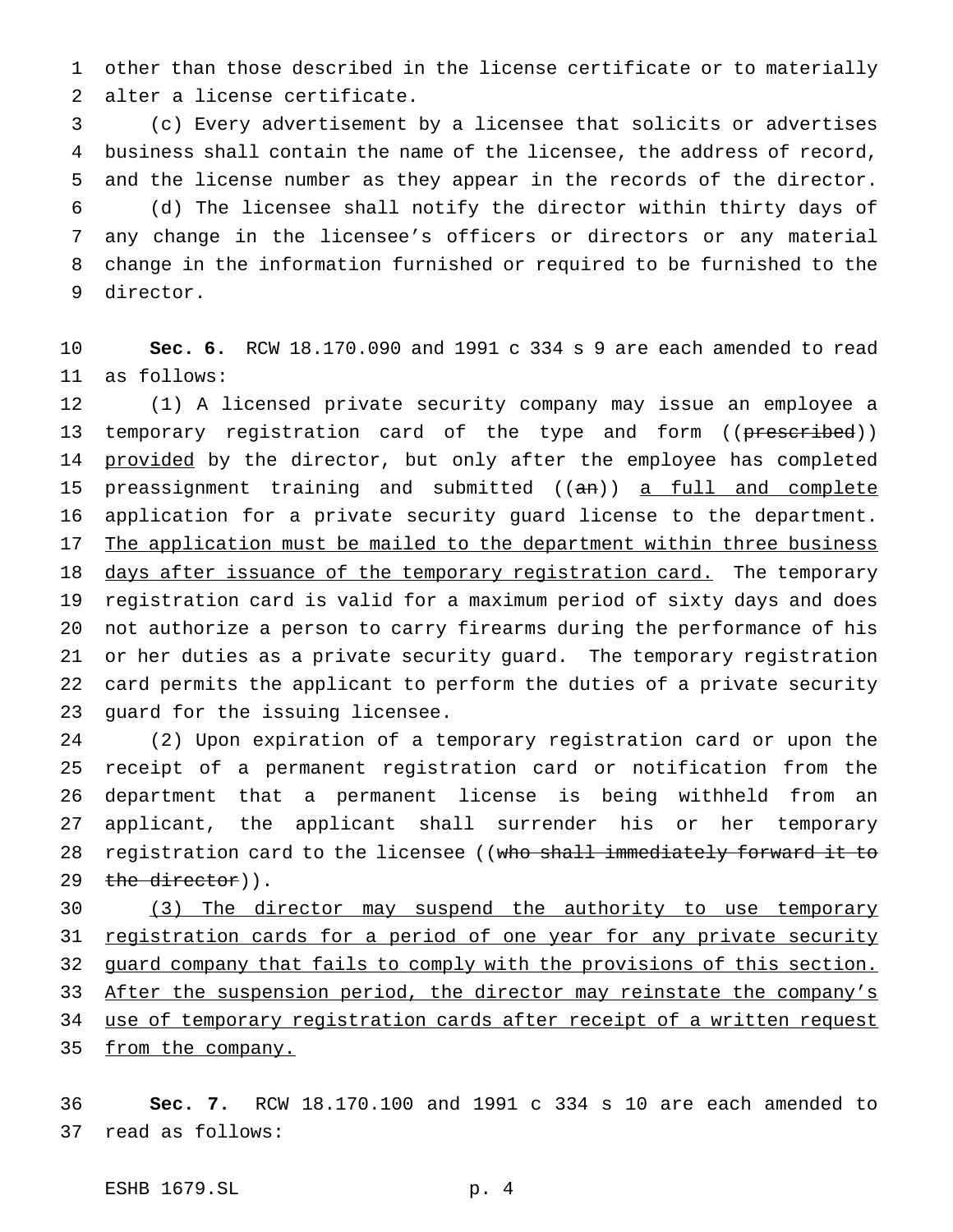(1) The director shall adopt rules establishing preassignment training and testing requirements, which shall include a minimum of four hours of classes. The director may establish, by rule, continuing education requirements for private security guards.

 (2) The director shall consult with the private security industry and law enforcement before adopting or amending the preassignment training or continuing education requirements of this section.

 ( $(\frac{1}{3})$  A private security guard or armed private security guard need 9 not fulfill the preassignment training requirements of this chapter if he or she, within sixty days of July 28, 1991, provides proof to the 11 director that he or she previously has met the training requirements of 12 this chapter or has been employed as a private security guard or armed private security guard for at least eighteen consecutive months 14 immediately prior to the date of application.))

 **Sec. 8.** RCW 18.170.110 and 1991 c 334 s 11 are each amended to read as follows:

 (1) A private security company shall notify the director within thirty days after the death or termination of employment of any employee who is a licensed private security guard or armed private 20 security guard by returning the license to the department with the word 21 terminated written across the face of the license, the date of 22 termination, and the signature of the principal or the principal's 23 designee of the private security quard company.

 (2) A private security company shall notify the department within seventy-two hours and the chief law enforcement officer of the county, city, or town in which the private security guard or armed private security guard was last employed immediately upon receipt of information affecting his or her continuing eligibility to hold a license under the provisions of this chapter.

 (3) A private security guard company shall notify the local law enforcement agency whenever an employee who is an armed private 32 security guard discharges his or her firearm while on duty other than 33 on a supervised firearm range. The notification shall be made within 34 ten business days of the date the firearm is discharged.

 **Sec. 9.** RCW 18.170.120 and 1991 c 334 s 12 are each amended to read as follows: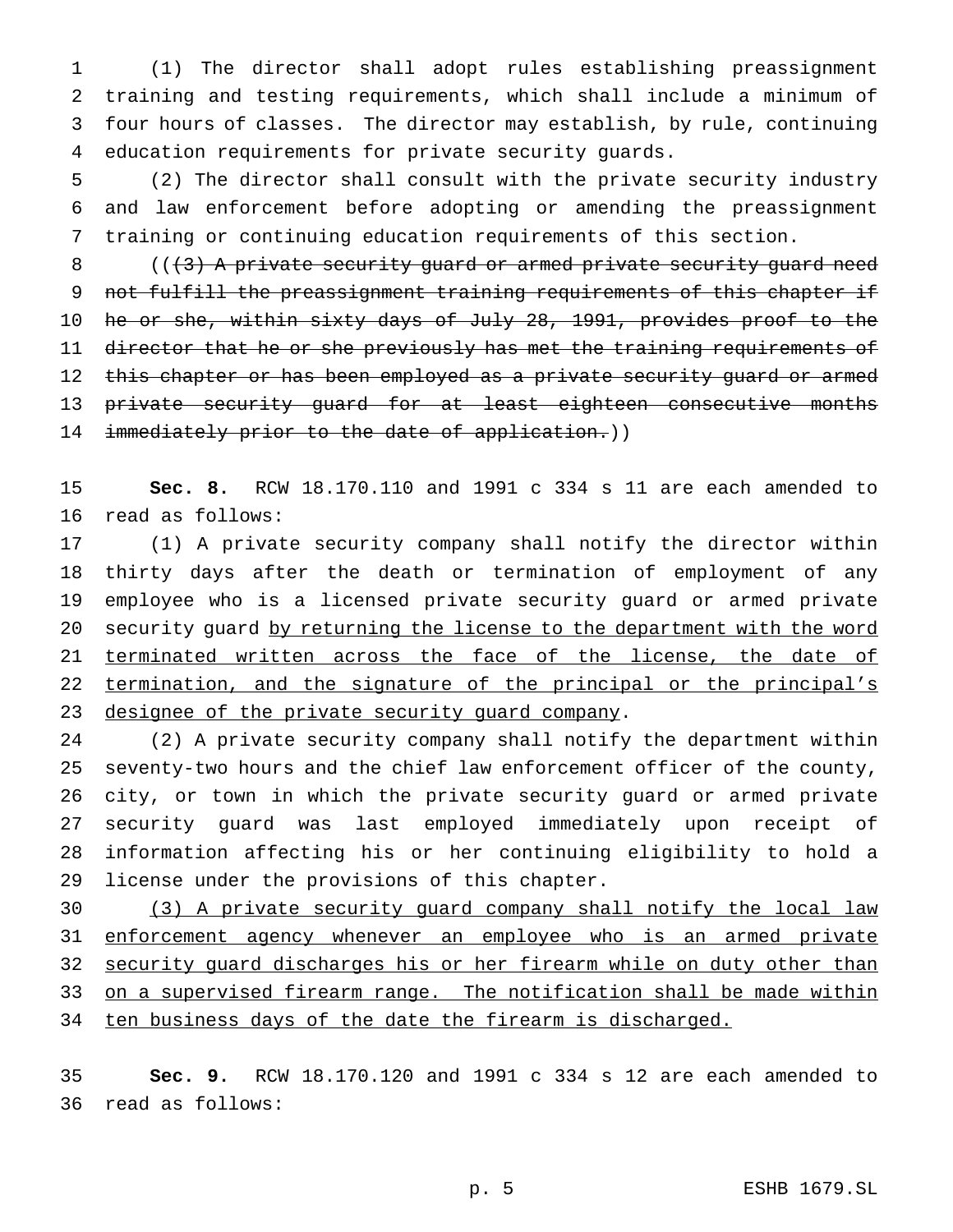(1) Any person from another state that the director determines has selection, training, and other requirements at least equal to those required by this chapter, and who holds a valid license, registration, identification, or similar card issued by the other state, may apply for a private security guard license card or armed private security guard license card on a form prescribed by the director. Upon receipt of a processing fee to be determined by the director, the director shall issue the individual a private security guard license card or armed private security guard license card.

 (2) A valid private security guard license, registration, identification, or similar card issued by any other state of the United States is valid in this state for a period of ninety days, but only if the licensee is on temporary assignment as a private security guard for the same employer that employs the licensee in the state in which he or she is a permanent resident.

 (3) A person from another state on temporary assignment in 17 Washington may not solicit business in this state or represent himself 18 or herself as licensed in this state.

 **Sec. 10.** RCW 18.170.130 and 1991 c 334 s 13 are each amended to read as follows:

 (1) Applications for licenses required under this chapter shall be filed with the director on a form provided by the director. The director may require any information and documentation that reasonably relates to the need to determine whether the applicant meets the criteria.

 (2) After receipt of an application for a license, the director shall conduct an investigation to determine whether the facts set forth in the application are true and shall request that the Washington state patrol compare the fingerprints submitted with the application to 30 fingerprint records available to the Washington state patrol. The Washington state patrol shall forward the fingerprints of applicants 32 for an armed private security guard license to the federal bureau of 33 investigation for a national criminal history records check. The director may require that fingerprint cards of licensees be periodically reprocessed to identify criminal convictions subsequent to 36 registration.

 (3) The director shall solicit comments from the chief law 38 enforcement officer of the county and city or town in which the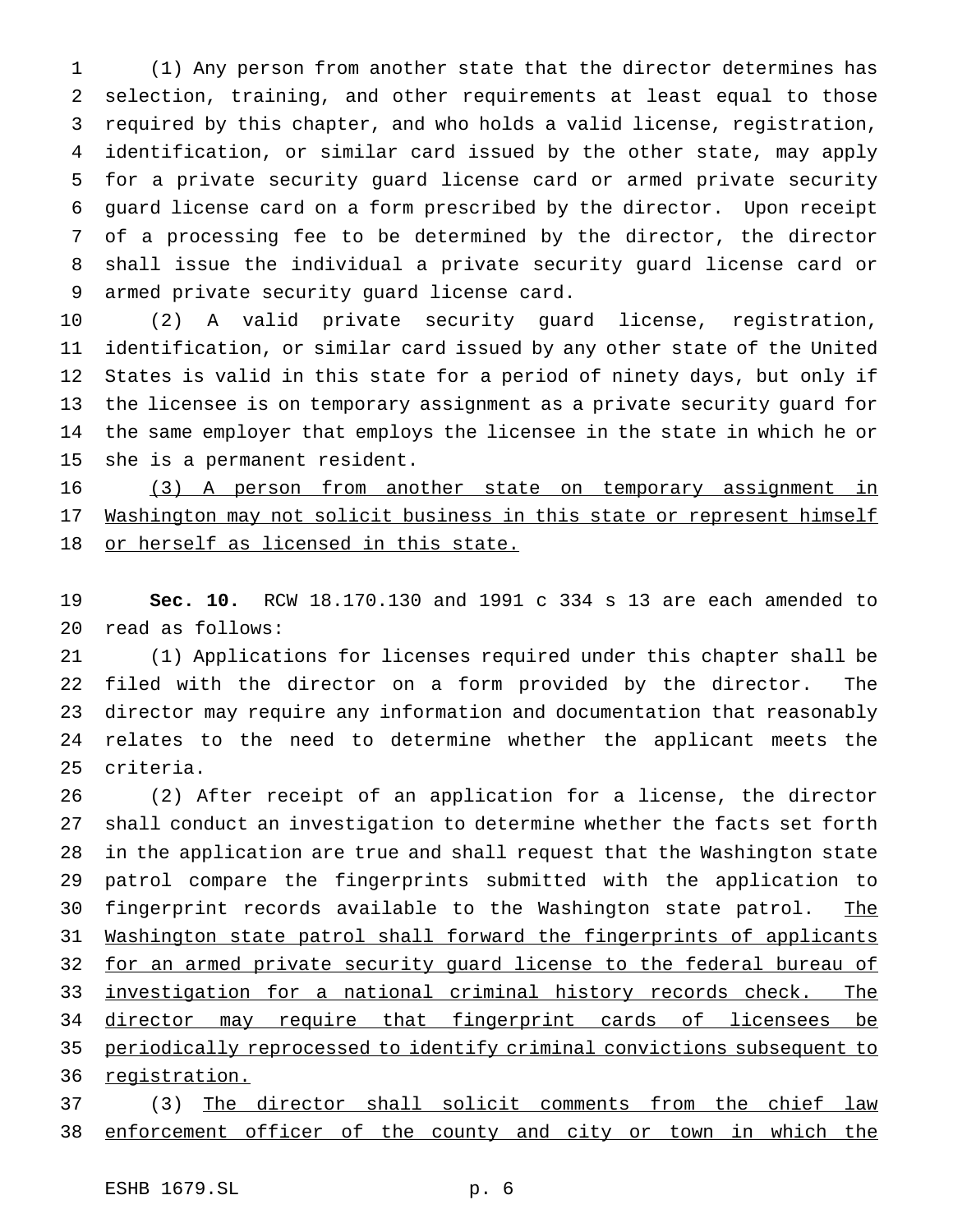applicant's employer is located on issuance of a permanent private security guard license.

 (4) A summary of the information acquired under this section, to the extent that it is public information, shall be forwarded by the 5 department to the applicant's employer ((and to the chief law enforcement officer of the county and city or town in which the applicant's employer is located, for the purpose of comment prior to 8 the issuance of a permanent private security guard license)).

 **Sec. 11.** RCW 18.170.160 and 1991 c 334 s 16 are each amended to read as follows:

 (1) After June 30, 1992, any person who performs the functions and duties of a private security guard in this state without being licensed in accordance with this chapter, or any person presenting or attempting to use as his or her own the license of another, or any person who gives false or forged evidence of any kind to the director in obtaining a license, or any person who falsely impersonates any other licensee, or any person who attempts to use an expired or revoked license, or any person who violates any of the provisions of this chapter is guilty of a gross misdemeanor.

 (2) After January 1, 1992, a person is guilty of a gross misdemeanor if he or she owns or operates a private security company in this state without first obtaining a private security company license. (3) After June 30, 1992, the owner or qualifying agent of a private security company is guilty of a gross misdemeanor if he or she employs an unlicensed person to perform the duties of a private security guard without issuing the employee a valid temporary registration card if the employee does not have in his or her possession a permanent private security guard license issued by the department. This subsection does not preclude a private security company from requiring applicants to attend preassignment training classes or from paying wages for attending the required preassignment training classes.

 (4) After June 30, 1992, a person is guilty of a gross misdemeanor if he or she performs the functions and duties of an armed private security guard in this state unless the person holds a valid armed private security guard license issued by the department.

 (5) After June 30, 1992, it is a gross misdemeanor for a private security company to hire, contract with, or otherwise engage the services of an unlicensed armed private security guard knowing that he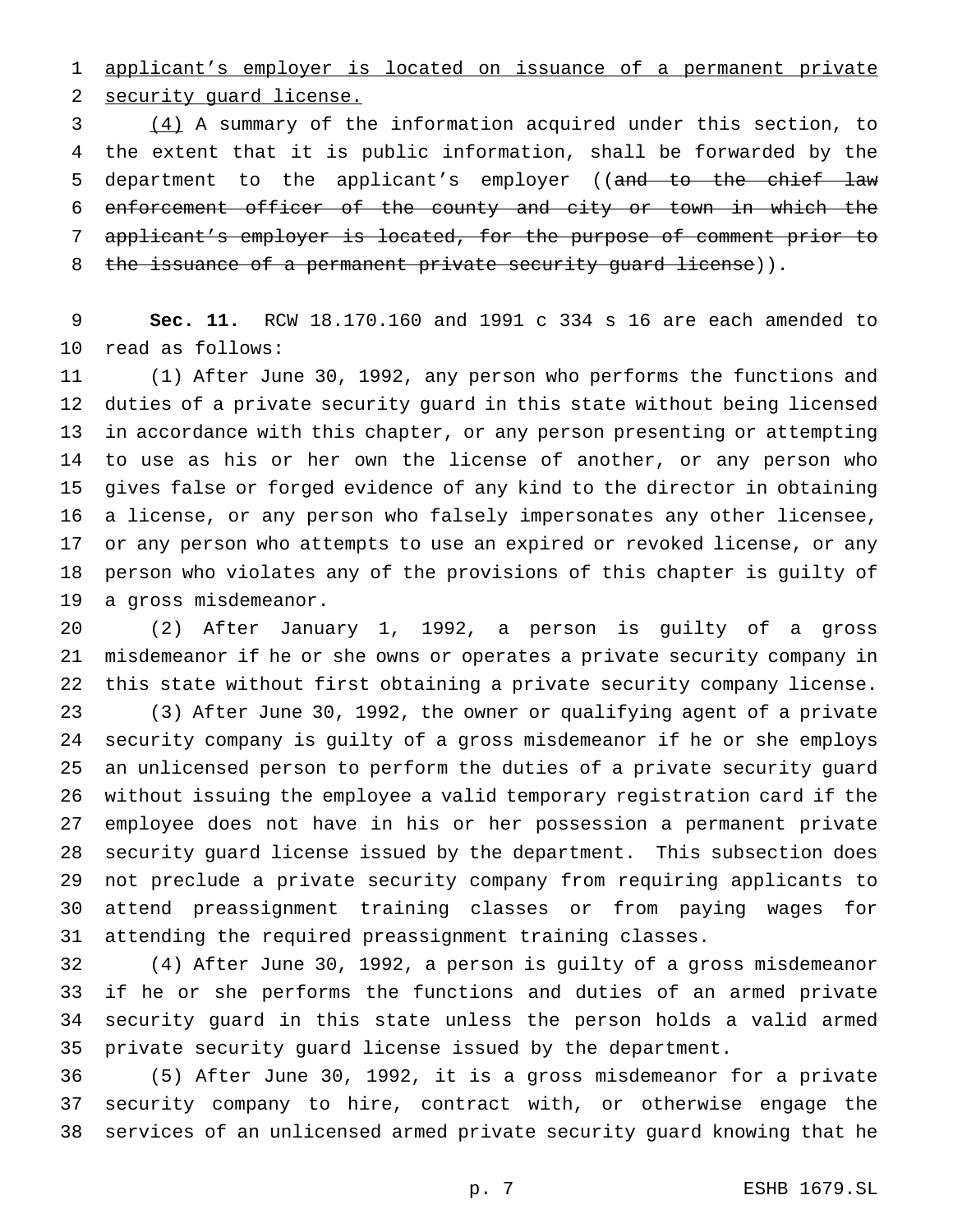or she does not have a valid armed private security guard license issued by the director.

 (6) It is a gross misdemeanor for a person to possess or use any vehicle or equipment displaying the word "police" or "law enforcement officer" or having any sign, shield, marking, accessory, or insignia that indicates that the equipment or vehicle belongs to a public law enforcement agency.

 (7) It is a gross misdemeanor for any person who performs the 9 functions and duties of a private security guard to use any name that 10 includes the word "police" or "law enforcement" or that portrays the 11 individual or a business as a public law enforcement agency.

 (8) It is the duty of all officers of the state and political subdivisions thereof to enforce the provisions of this chapter. The attorney general shall act as legal adviser of the director, and render such legal assistance as may be necessary in carrying out the provisions of this chapter.

 **Sec. 12.** RCW 18.170.170 and 1991 c 334 s 17 are each amended to read as follows:

 The following acts are prohibited and constitute grounds for disciplinary action, assessing administrative penalties, or denial, suspension, or revocation of any license under this chapter, as deemed appropriate by the director:

 (1) Knowingly violating any of the provisions of this chapter or 24 the rules adopted under this chapter;

 (2) Practicing fraud, deceit, or misrepresentation in any of the private security activities covered by this chapter;

 (3) Knowingly making a material misstatement or omission in the application for a license or firearms certificate;

 (4) Not meeting the qualifications set forth in RCW 18.170.030, 18.170.040, or 18.170.060;

 (5) Failing to return immediately on demand a firearm issued by an employer;

 (6) Carrying a firearm in the performance of his or her duties if not the holder of a valid armed private security guard license, or carrying a firearm not meeting the provisions of this chapter while in the performance of his or her duties;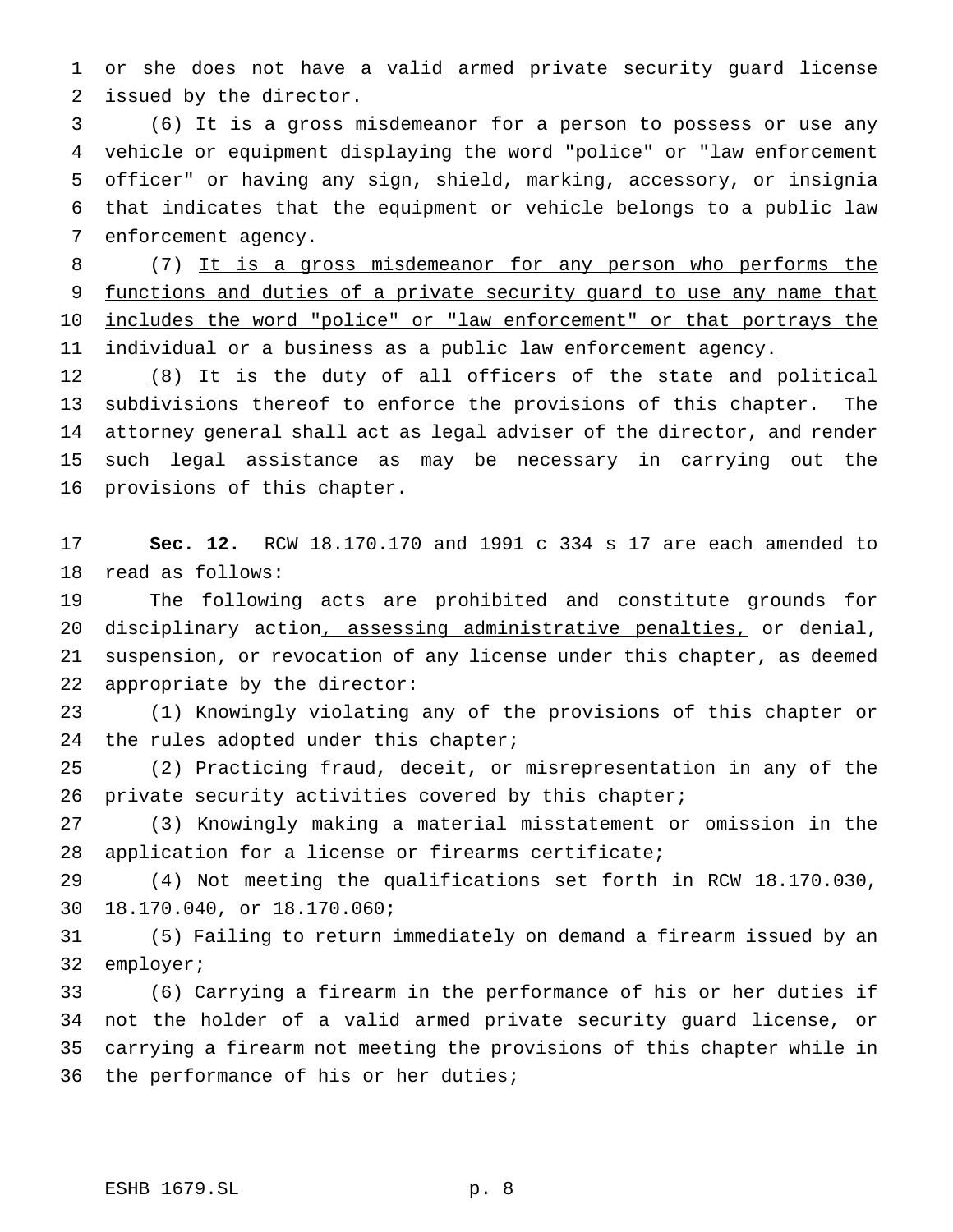(7) Failing to return immediately on demand any uniform, badge, or other item of equipment issued to the private security guard by an employer;

 (8) Making any statement that would reasonably cause another person to believe that the private security guard is a sworn peace officer;

 (9) Divulging confidential information that may compromise the security of any premises, or valuables shipment, or any activity of a client to which he or she was assigned;

 (10) Conviction of a gross misdemeanor or felony or the commission of any act involving moral turpitude, dishonesty, or corruption whether the act constitutes a crime or not. If the act constitutes a crime, conviction in a criminal proceeding is not a condition precedent to disciplinary action. Upon such a conviction, however, the judgment and sentence is conclusive evidence at the ensuing disciplinary hearing of the guilt of the license holder or applicant of the crime described in the indictment or information, and of the person's violation of the statute on which it is based. For the purposes of this section, conviction includes all instances in which a plea of guilty or nolo contendere is the basis for the conviction and all proceedings in which 20 the sentence has been deferred or suspended((. Nothing in this section 21 abrogates rights guaranteed under chapter 9.96A RCW));

 (11) Misrepresentation or concealment of a material fact in 23 obtaining a license or in reinstatement thereof;

(12) Advertising that is false, fraudulent, or misleading;

 (13) Incompetence or negligence that results in injury to a person 26 or that creates an unreasonable risk that a person may be harmed;

 (14) Suspension, revocation, or restriction of the individual's license to practice the profession by competent authority in any state, federal, or foreign jurisdiction, a certified copy of the order, stipulation, or agreement being conclusive evidence of the revocation, suspension, or restriction;

(15) Failure to cooperate with the director by:

 (a) Not furnishing any necessary papers or documents requested by the director for purposes of conducting an investigation for disciplinary action, denial, suspension, or revocation of a license under this chapter;

 (b) Not furnishing in writing a full and complete explanation covering the matter contained in a complaint filed with the department; or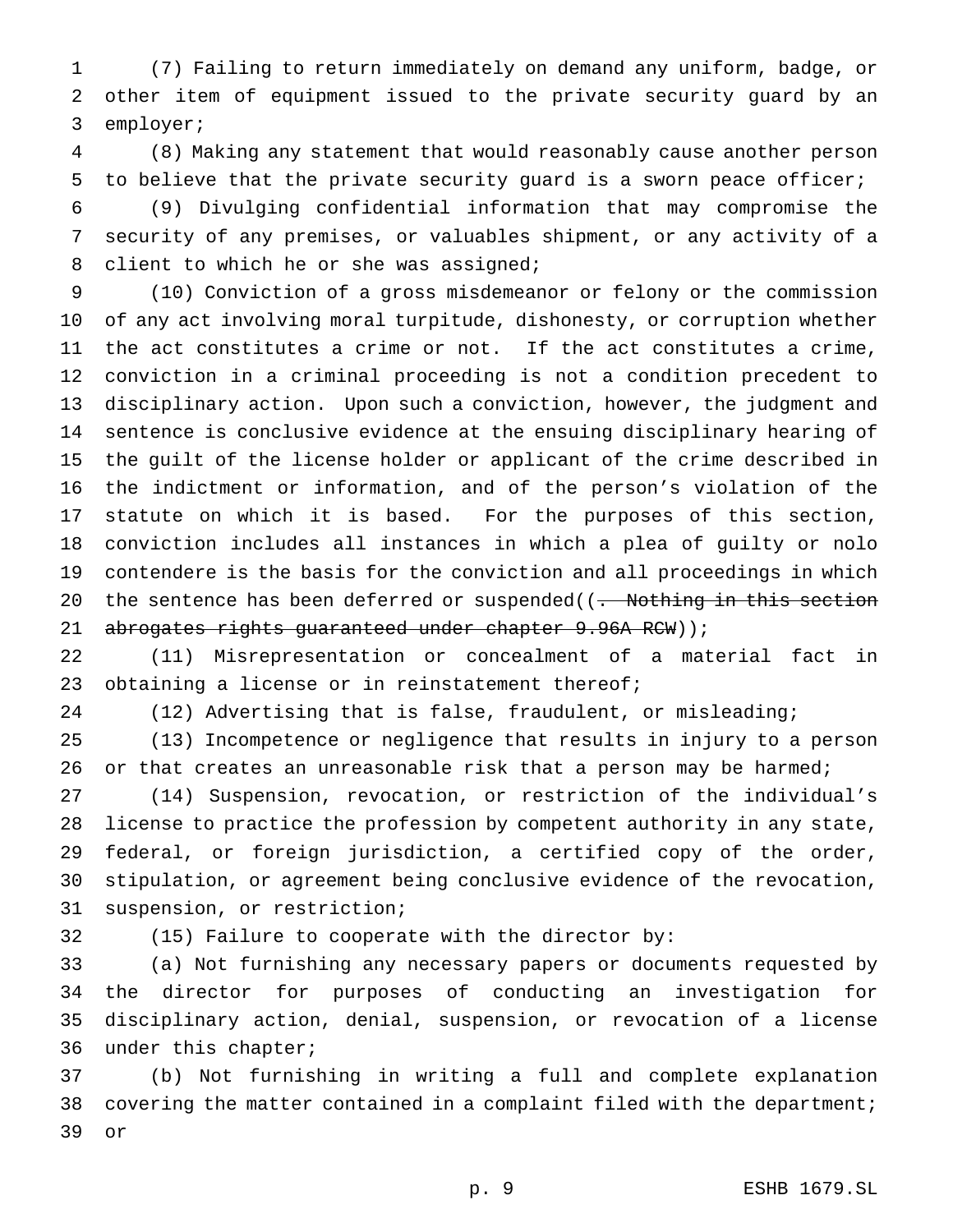(c) Not responding to subpoenas issued by the director, whether or not the recipient of the subpoena is the accused in the proceeding;

 (16) Failure to comply with an order issued by the director or an assurance of discontinuance entered into with the disciplining authority;

 (17) Aiding or abetting an unlicensed person to practice if a license is required;

 (18) Misrepresentation or fraud in any aspect of the conduct of the business or profession;

 (19) Failure to adequately supervise employees to the extent that the public health or safety is at risk;

 (20) Interference with an investigation or disciplinary proceeding by willful misrepresentation of facts before the director or the director's authorized representative, or by the use of threats or harassment against a client or witness to prevent them from providing evidence in a disciplinary proceeding or any other legal action;

 (21) Assigning or transferring any license issued pursuant to the 18 provisions of this chapter, except as provided in RCW 18.170.060i

19 (22) Failure to maintain insurance; and

(23) Failure to have a qualifying principal in place.

 \*Sec. 13. RCW 18.170.180 and <sup>1991</sup> <sup>c</sup> <sup>334</sup> <sup>s</sup> <sup>18</sup> are each amended to read as follows:

23 The director shall establish ad hoc advisory committees consisting 24 of no less than five representatives of the private security guard 25 industry who shall consult with the Washington law enforcement 26 executive forum or a similar broad based organization or association to 27 assist in the development of policies to carry out the purposes of this *chapter.* 

 The director has the following authority in administering this chapter:

 (1) To adopt, amend, and rescind rules as deemed necessary to carry 32 out this chapter;

 (2) To issue subpoenas and administer oaths in connection with an investigation, hearing, or proceeding held under this chapter;

 (3) To take or cause depositions to be taken and use other discovery procedures as needed in an investigation, hearing, or 37 proceeding held under this chapter;

(4) To compel attendance of witnesses at hearings;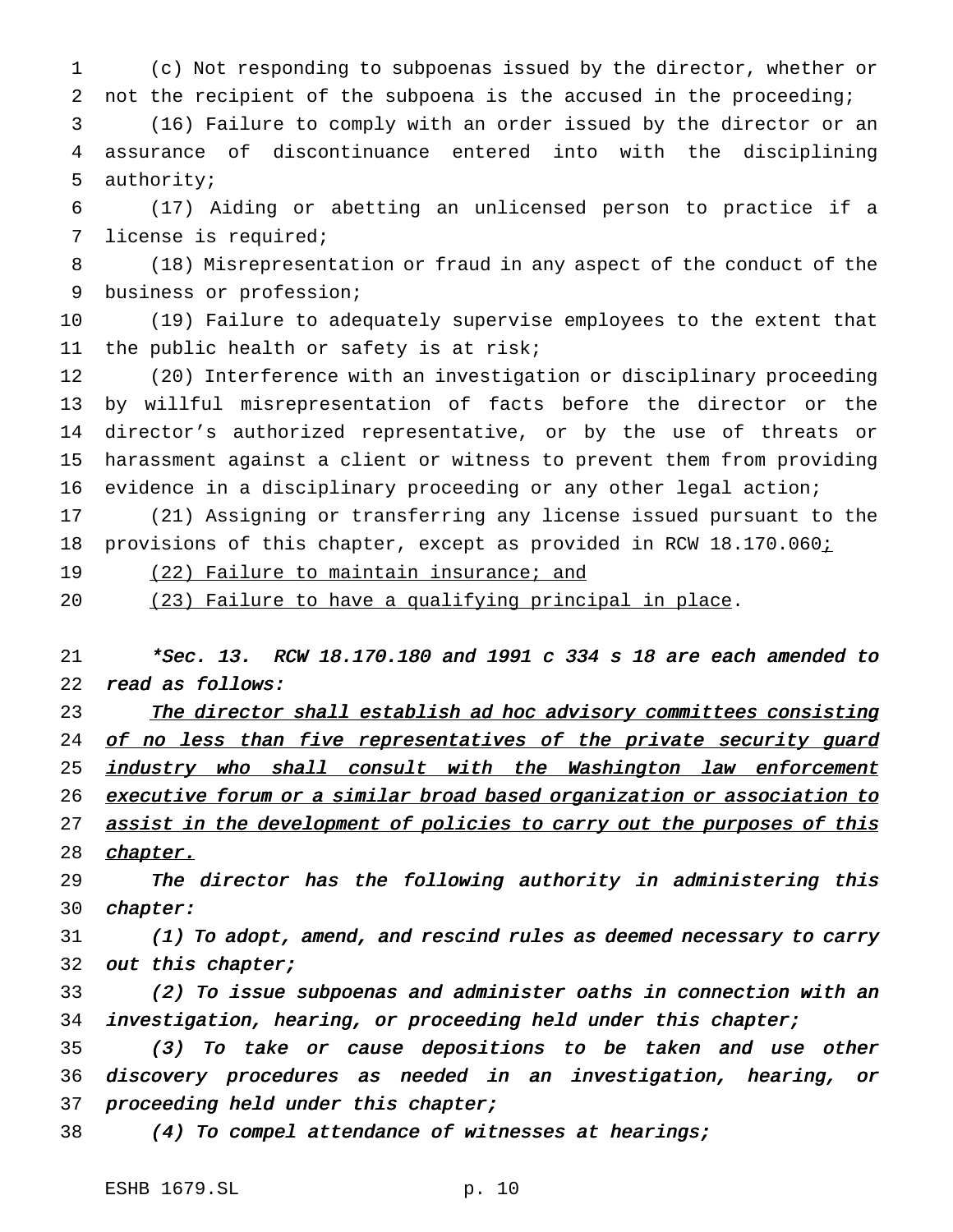(5) In the course of investigating <sup>a</sup> complaint or report of unprofessional conduct, to conduct practice reviews;

 (6) To take emergency action ordering summary suspension of <sup>a</sup> license, or restriction or limitation of the licensee's practice pending proceedings by the director;

 (7) To use the office of administrative hearings as authorized in chapter 34.12 RCW to conduct hearings. However, the director or the 8 director's designee shall make the final decision in the hearing;

 (8) To enter into contracts for professional services determined to 10 be necessary for adequate enforcement of this chapter;

11 (9) To adopt standards of professional conduct or practice;

 (10) In the event of <sup>a</sup> finding of unprofessional conduct by an applicant or license holder, to impose sanctions against <sup>a</sup> license 14 applicant or license holder as provided by this chapter;

 (11) To enter into an assurance of discontinuance in lieu of issuing <sup>a</sup> statement of charges or conducting <sup>a</sup> hearing. The assurance 17 shall consist of a statement of the law in question and an agreement to not violate the stated provision. The applicant or license holder shall not be required to admit to any violation of the law, and the assurance shall not be construed as such an admission. Violation of an assurance under this subsection is grounds for disciplinary action;

 (12) To designate individuals authorized to sign subpoenas and 23 statements of charges;

 (13) To employ such investigative, administrative, and clerical 25 staff as necessary for the enforcement of this chapter; ((and))

26 (14) To compel the attendance of witnesses at hearings; and

27 (15) To assess administrative penalties for violations of law, 28 rules, or regulations.

**\*Sec. 13 was vetoed. See message at end of chapter.**

 **Sec. 14.** RCW 18.170.190 and 1991 c 334 s 19 are each amended to read as follows:

 A person, including but not limited to consumers, licensees, corporations, organizations, and state and local governmental agencies, may submit a written complaint to the department charging a license 35 holder or applicant with unprofessional or unlawful conduct and specifying the grounds for this charge. If the director determines that the complaint merits investigation, or if the director has reason to believe, without a formal complaint, that a license holder or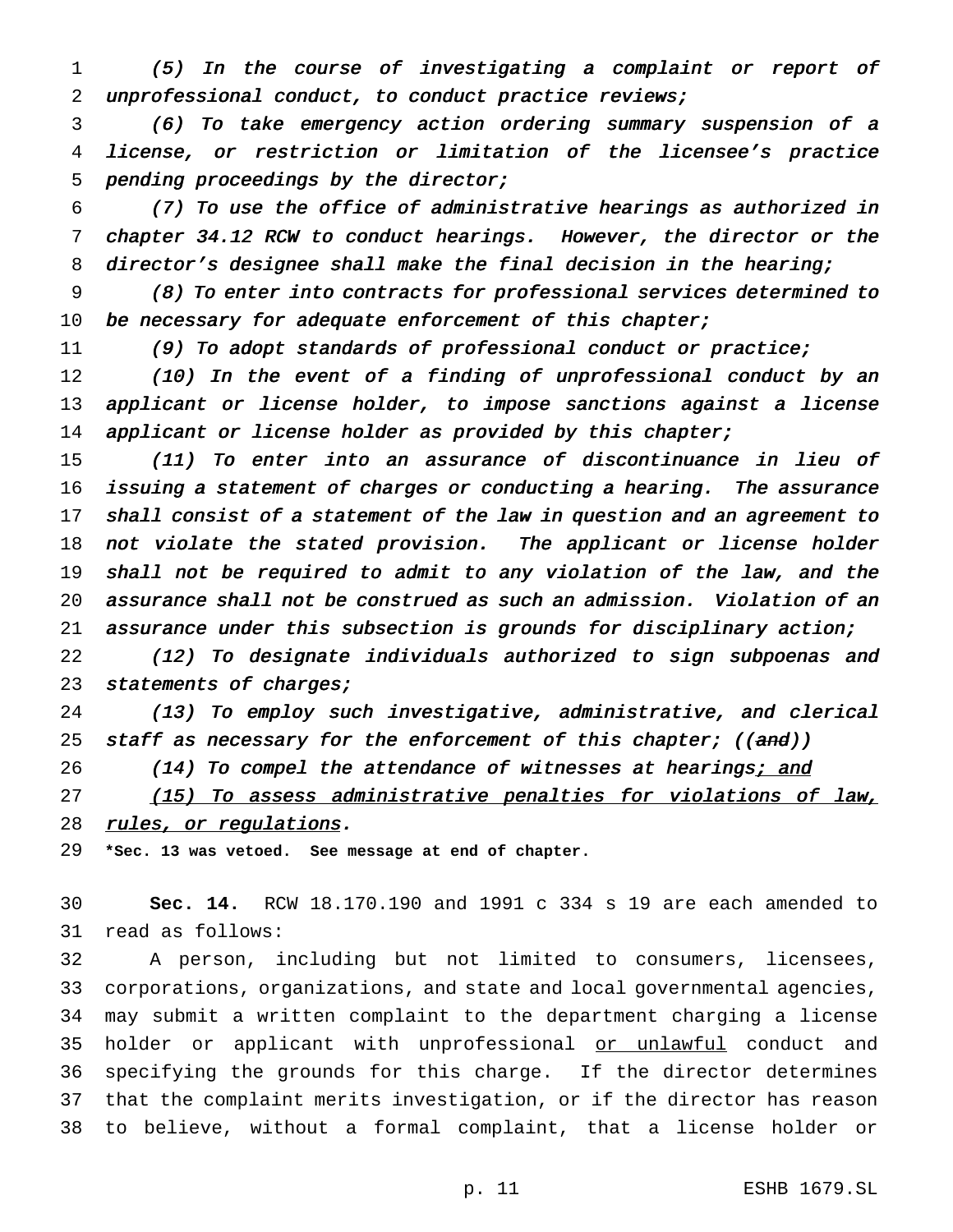1 applicant may have engaged in unprofessional or unlawful conduct, the director shall investigate to determine if there has been unprofessional or unlawful conduct. A person who files a complaint under this section in good faith is immune from suit in any civil action related to the filing or contents of the complaint.

 **Sec. 15.** RCW 18.170.230 and 1991 c 334 s 23 are each amended to read as follows:

 Upon a finding that a license holder or applicant has committed unprofessional conduct or is unable to practice with reasonable skill and safety due to a physical or mental condition, the director may issue an order providing for one or any combination of the following: (1) Revocation of the license;

(2) Suspension of the license for a fixed or indefinite term;

(3) Restriction or limitation of the practice;

 (4) Requiring the satisfactory completion of a specific program of remedial education or treatment;

 (5) Monitoring of the practice by a supervisor approved by the director;

19 (6) Censure or reprimand;

 (7) Compliance with conditions of probation for a designated period of time;

(8) Withholding a license request;

23 (9) Other corrective action;  $((\theta \cdot \mathbf{r}))$ 

24 (10) Refund of fees billed to and collected from the consumer; or

25 (11) The assessment of administrative penalties.

 Any of the actions under this section may be totally or partly stayed by the director. All costs associated with compliance with orders issued under this section are the obligation of the license holder or applicant.

 **Sec. 16.** RCW 18.170.250 and 1991 c 334 s 25 are each amended to read as follows:

 (1) The director shall investigate complaints concerning practice by unlicensed persons of a profession or business for which a license is required by this chapter. In the investigation of the complaints, the director shall have the same authority as provided the director under RCW 18.170.190. The director shall issue a cease and desist order to a person after notice and hearing and upon a determination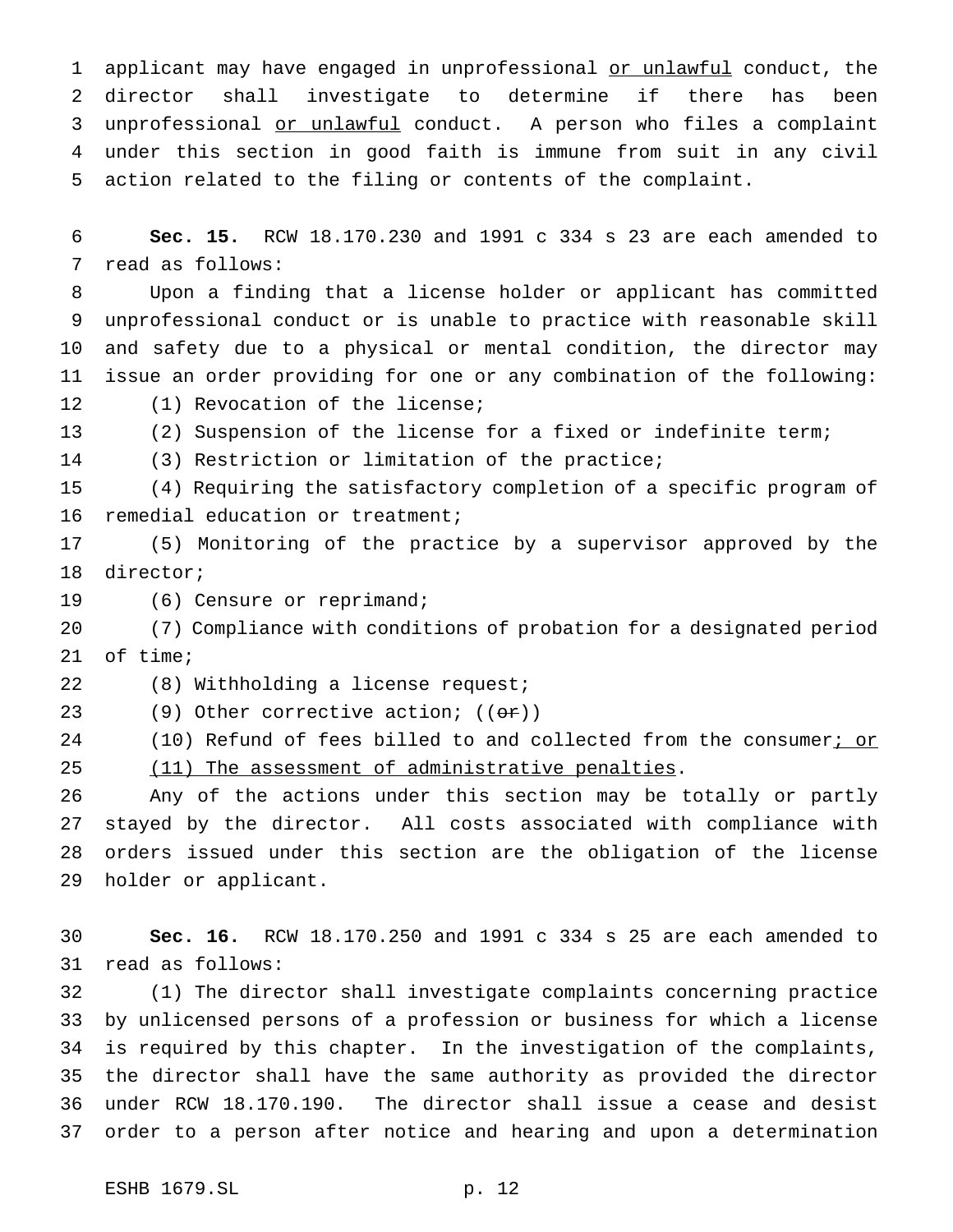that the person has violated this subsection. If the director makes a written finding of fact that the public interest will be irreparably harmed by delay in issuing an order, the director may issue a temporary cease and desist order. The cease and desist order shall not relieve the person practicing or operating a business without a license from criminal prosecution therefor, but the remedy of a cease and desist order shall be in addition to any criminal liability. The cease and desist order is conclusive proof of unlicensed practice and may be enforced under RCW 7.21.060. This method of enforcement of the cease and desist order may be used in addition to, or as an alternative to, any provisions for enforcement of agency orders.

 (2) The attorney general, a county prosecuting attorney, the director, or any person may, in accordance with the law of this state governing injunctions, maintain an action in the name of this state to enjoin any person practicing a profession or business for which a license is required by this chapter without a license from engaging in such practice or operating such business until the required license is secured. However, the injunction shall not relieve the person practicing or operating a business without a license from criminal prosecution therefor, but the remedy by injunction shall be in addition to any criminal liability.

 (3) Unlicensed practice of a profession or operating a business for which a license is required by this chapter, unless otherwise exempted 24 by law, constitutes a gross misdemeanor. ((All fees, fines, 25 forfeitures, and penalties collected or assessed by a court because of 26 a violation of this section shall be remitted to the department.))

 **Sec. 17.** RCW 18.165.010 and 1991 c 328 s 1 are each amended to read as follows:

 Unless the context clearly requires otherwise, the definitions in this section apply throughout this chapter.

 (1) "Armed private ((detective)) investigator" means a private 32 ((detective)) investigator who has a current firearms certificate issued by the commission and is licensed as an armed private 34 ((detective)) investigator under this chapter.

 (2) "Chief law enforcement officer" means the elected or appointed police administrator of a municipal, county, or state police or sheriff's department that has full law enforcement powers in its jurisdiction.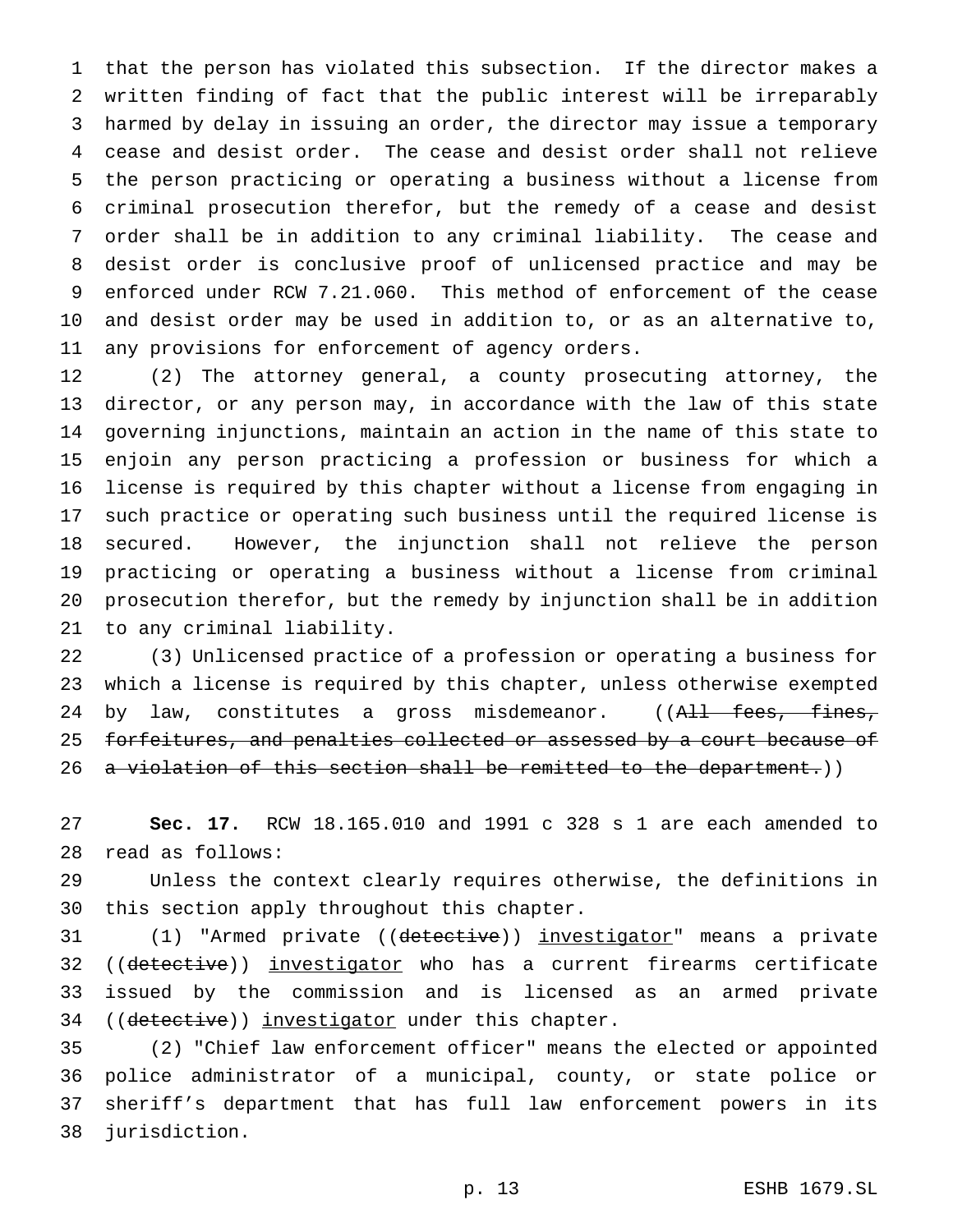(3) "Commission" means the criminal justice training commission established in chapter 43.101 RCW.

(4) "Department" means the department of licensing.

 (5) "Director" means the director of the department of licensing. (6) "Employer" includes any individual, firm, corporation, partnership, association, company, society, manager, contractor, subcontractor, bureau, agency, service, office, or an agent of any of the foregoing that employs or seeks to enter into an arrangement to 9 employ any person as a private ((detective)) investigator.

 (7) "Firearms certificate" means a certificate issued by the commission.

 (8) "Forensic scientist" or "accident reconstructionist" means a person engaged exclusively in collecting and analyzing physical evidence and data relating to an accident or other matter and compiling such evidence or data to render an opinion of likely cause, fault, or circumstance of the accident or matter.

 (9) "Person" includes any individual, firm, corporation, partnership, association, company, society, manager, contractor, subcontractor, bureau, agency, service, office, or an agent or employee of any of the foregoing.

21 (10) "Principal" of a private ((detective)) investigator agency means the owner or manager appointed by a corporation.

23 (11) "Private ((detective)) investigator" means a person who is 24 licensed under this chapter and is employed by a private ((detective)) 25 investigator agency for the purpose of investigation, escort or body guard services, or property loss prevention activities.

27 (12) "Private ((detective)) investigator agency" means a person or entity licensed under this chapter and engaged in the business of detecting, discovering, or revealing one or more of the following:

(a) Crime, criminals, or related information;

 (b) The identity, habits, conduct, business, occupation, honesty, integrity, credibility, knowledge, trustworthiness, efficiency, loyalty, activity, movement, whereabouts, affiliations, associations, transactions, acts, reputation, or character of any person or thing; (c) The location, disposition, or recovery of lost or stolen

property;

 (d) The cause or responsibility for fires, libels, losses, accidents, or damage or injury to persons or to property;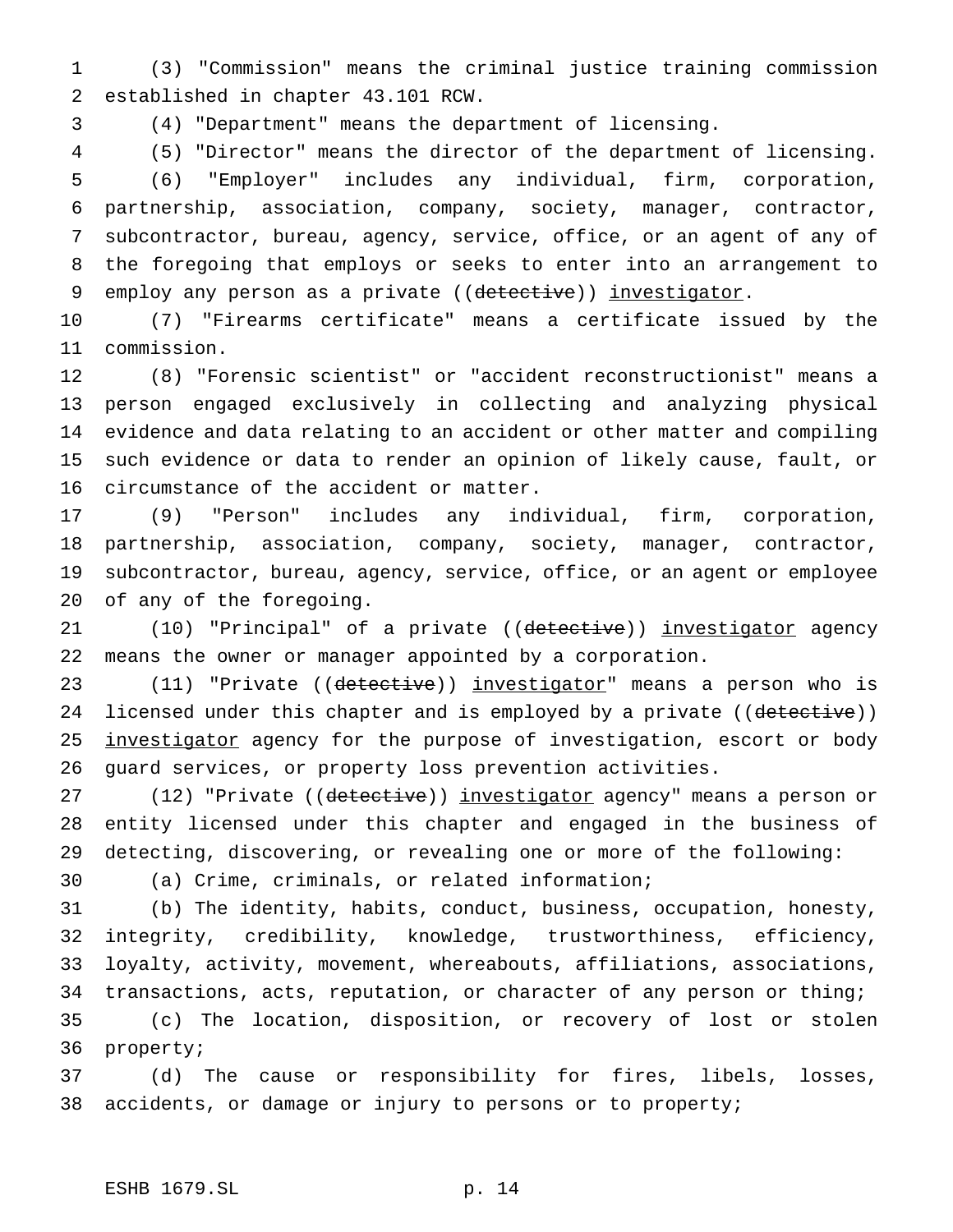(e) Evidence to be used before a court, board, officer, or investigative committee;

(f) Detecting the presence of electronic eavesdropping devices; or

(g) The truth or falsity of a statement or representation.

 (13) "Qualifying agent" means an officer or manager of a corporation who meets the requirements set forth in this chapter for 7 obtaining a private ((detective)) investigator agency license.

 (14) "Sworn peace officer" means a person who is an employee of the federal government, the state, or a political subdivision, agency, or department branch of a municipality or other unit of local government, and has law enforcement powers.

 **Sec. 18.** RCW 18.165.020 and 1991 c 328 s 2 are each amended to read as follows:

The requirements of this chapter do not apply to:

 (1) A person who is employed exclusively or regularly by one employer and performs investigations solely in connection with the affairs of that employer, if the employer is not a private 18 ((detective)) investigator agency;

 (2) An officer or employee of the United States or of this state or a political subdivision thereof, while engaged in the performance of the officer's official duties;

 (3) A person engaged exclusively in the business of obtaining and furnishing information about the financial rating of persons;

 (4) An attorney at law while performing the attorney's duties as an attorney;

 (5) A licensed collection agency or its employee, while acting within the scope of that person's employment and making an investigation incidental to the business of the agency;

 (6) Insurers, agents, and insurance brokers licensed by the state, while performing duties in connection with insurance transacted by them;

 (7) A bank subject to the jurisdiction of the Washington state banking commission or the comptroller of currency of the United States, or a savings and loan association subject to the jurisdiction of this state or the federal home loan bank board;

 (8) A licensed insurance adjuster performing the adjuster's duties within the scope of the adjuster's license;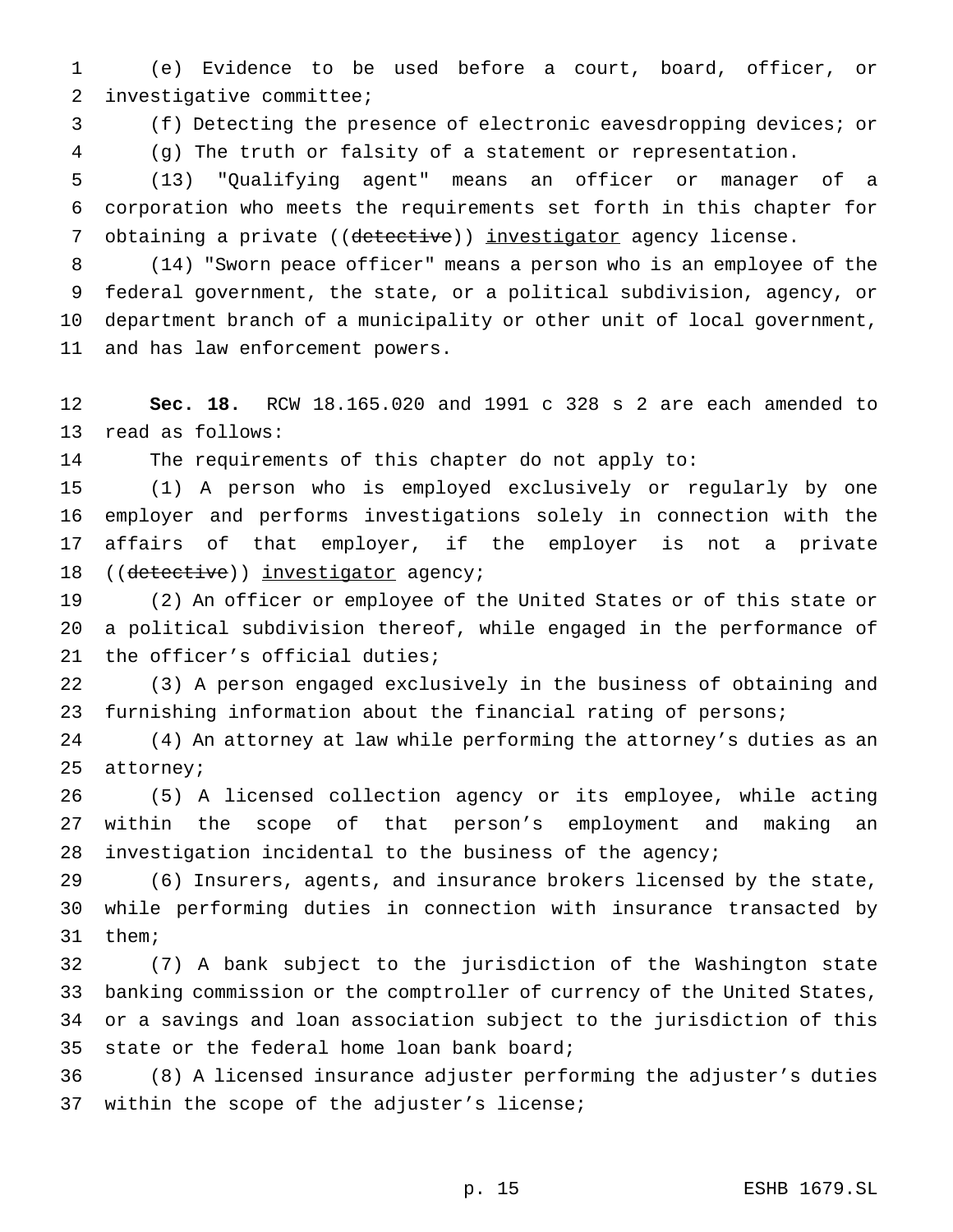(9) A secured creditor engaged in the repossession of the creditor's collateral, or a lessor engaged in the repossession of leased property in which it claims an interest;

 (10) A person who is a forensic scientist, accident reconstructionist, or other person who performs similar functions and does not hold himself or herself out to be an investigator in any other capacity; or

 (11) A person solely engaged in the business of securing information about persons or property from public records.

 **Sec. 19.** RCW 18.165.030 and 1991 c 328 s 3 are each amended to read as follows:

 An applicant must meet the following minimum requirements to obtain 13 a private ((detective)) investigator license:

(1) Be at least eighteen years of age;

(2) Be a citizen or resident alien of the United States;

 (3) Not have been convicted of a crime in any jurisdiction, if the director determines that the applicant's particular crime directly relates to his or her capacity to perform the duties of a private 19 ((detective)) investigator and the director determines that the license should be withheld to protect the citizens of Washington state. The director shall make her or his determination to withhold a license 22 because of previous convictions ((consistent with)) notwithstanding the restoration of employment rights act, chapter 9.96A RCW;

 (4) Be employed by or have an employment offer from a private 25 ((detective)) investigator agency or be licensed as a private 26 ((detective)) investigator agency;

27 (5) Submit a set of fingerprints; ((and))

28 (6) Pay the required nonrefundable fee for each application; and

 (7) Submit a fully completed application that includes proper 30 identification on a form prescribed by the director for each company of

31 employment.

 NEW SECTION. **Sec. 20.** A new section is added to chapter 18.165 RCW to read as follows:

 A licensee who transfers from one company to another must submit a transfer application on a form prescribed by the director along with a transfer fee established by the director.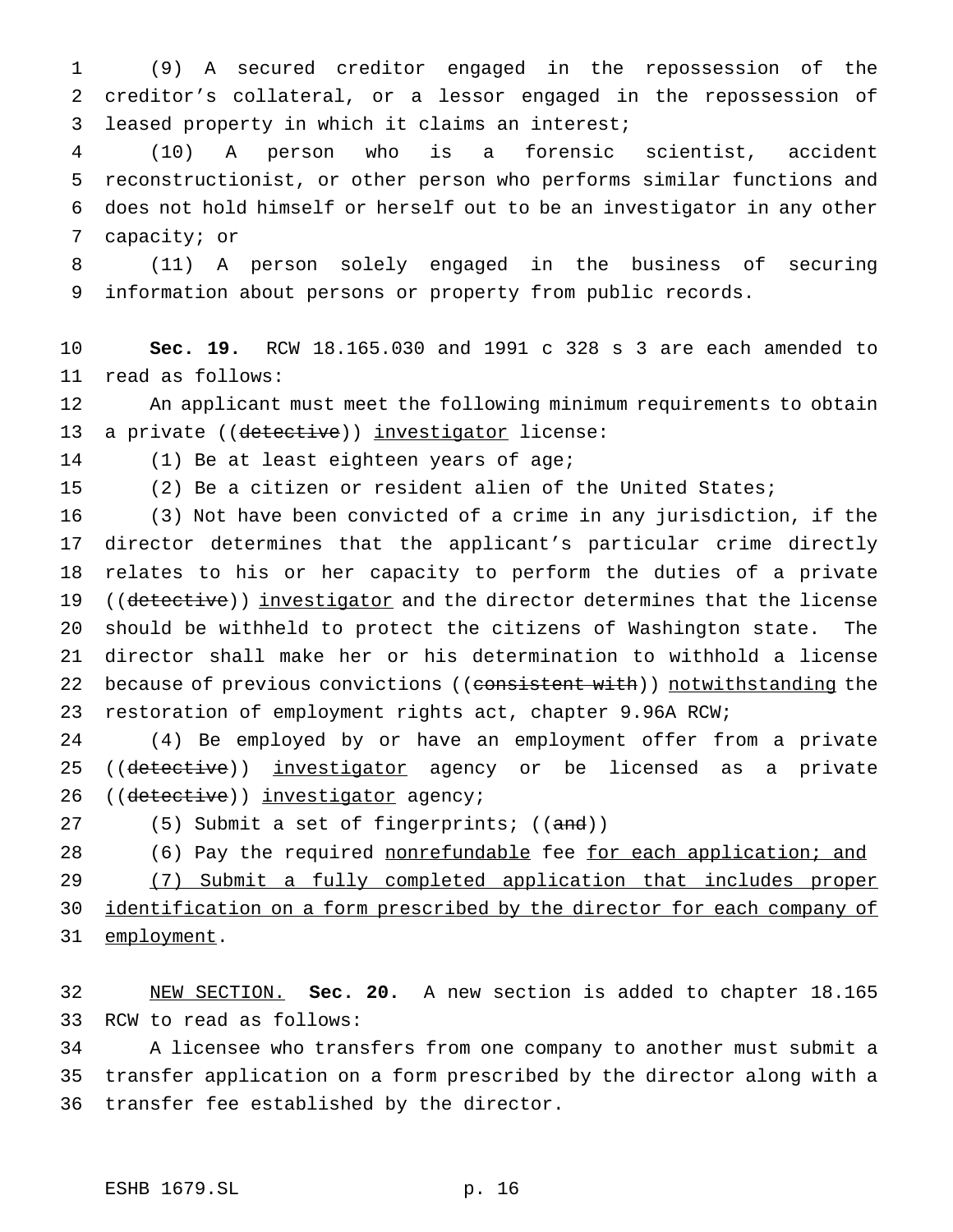**Sec. 21.** RCW 18.165.040 and 1991 c 328 s 4 are each amended to read as follows:

 (1) An applicant must meet the following minimum requirements to 4 obtain an armed private ((detective)) investigator license:

5 (a) Be licensed as a private ((detective)) investigator;

(b) Be at least twenty-one years of age;

 (c) Have a current firearms certificate issued by the commission; ((and))

(d) Have a license to carry a concealed pistol; and

10 (e) Pay the fee established by the director.

11 (2) The armed private ((detective)) investigator license may take 12 the form of an endorsement to the private ((detective)) investigator license if deemed appropriate by the director.

 **Sec. 22.** RCW 18.165.050 and 1991 c 328 s 5 are each amended to read as follows:

 (1) In addition to meeting the minimum requirements to obtain a 17 license as a private ((detective)) investigator, an applicant, or, in the case of a partnership or limited partnership, each partner, or, in the case of a corporation, the qualifying agent must meet the following 20 additional requirements to obtain a private ((detective)) investigator agency license:

 (a) Pass an examination determined by the director to measure the 23 person's knowledge and competence in the private ((detective)) 24 investigator agency business; or

 (b) Have had at least three years' experience in investigative work or its equivalent as determined by the director. A year's experience means not less than two thousand hours of actual compensated work performed before the filing of an application. An applicant shall substantiate the experience by written certifications from previous employers. If the applicant is unable to supply written certifications from previous employers, applicants may offer written certifications 32 from professional persons other than employers who, based on personal 33 professional knowledge, can substantiate the employment.

 (2) An agency license issued pursuant to this section may not be assigned or transferred without prior written approval of the director. (3) No license to own or operate a private investigator company may 37 be issued to an applicant if the name of the company portrays the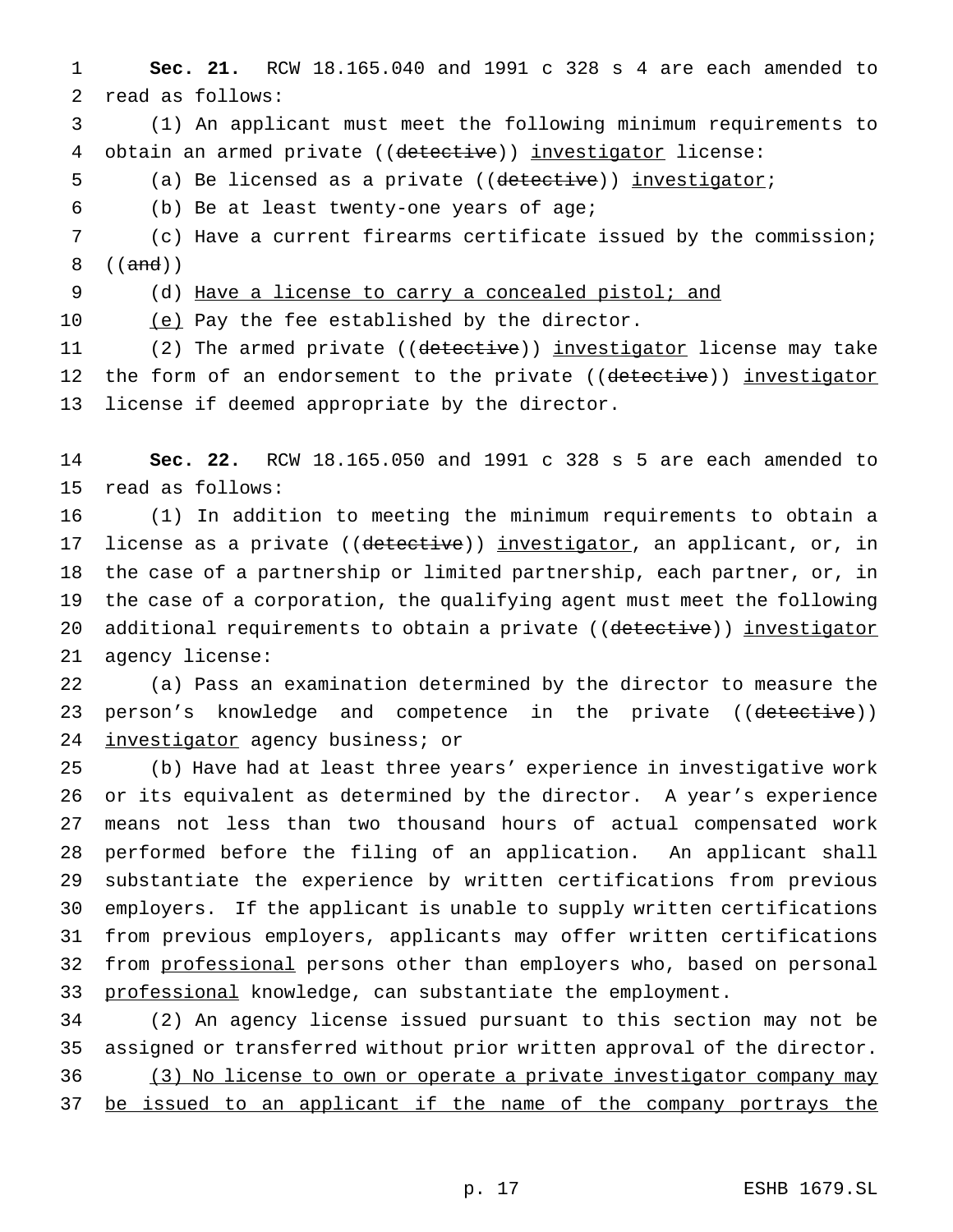company as a public law enforcement agency, or in association with a

public law enforcement agency, or includes the word "police."

 **Sec. 23.** RCW 18.165.060 and 1991 c 328 s 6 are each amended to read as follows:

 (1) An armed private ((detective)) investigator license grants authority to the holder, while in the performance of his or her duties, to carry a firearm with which the holder has met the proficiency requirements established by the commission.

9 (2) All firearms carried by armed private ((detectives)) 10 <u>investigators</u> in the performance of their duties must be owned by the employer and, if required by law, must be registered with the proper government agency.

 NEW SECTION. **Sec. 24.** A new section is added to chapter 18.165 RCW to read as follows:

 No licensee, employee or agent of a licensee, or anyone accompanying a licensee, employee, or agent may display a firearm while soliciting a client.

 **Sec. 25.** RCW 18.165.070 and 1991 c 328 s 7 are each amended to read as follows:

 (1) Applications for licenses required under this chapter shall be filed with the director on a form provided by the director. The director may require any information and documentation that reasonably relates to the need to determine whether the applicant meets the criteria.

 (2) After receipt of an application for a license, the director shall conduct an investigation to determine whether the facts set forth in the application are true and shall request that the Washington state patrol compare the fingerprints submitted with the application to 29 fingerprint records available to the Washington state patrol. The Washington state patrol shall forward the fingerprints of applicants 31 for an armed private investigator license to the federal bureau of investigation for a national criminal history records check. The 33 director may require that fingerprint cards of licensees be periodically reprocessed to identify criminal convictions subsequent to registration.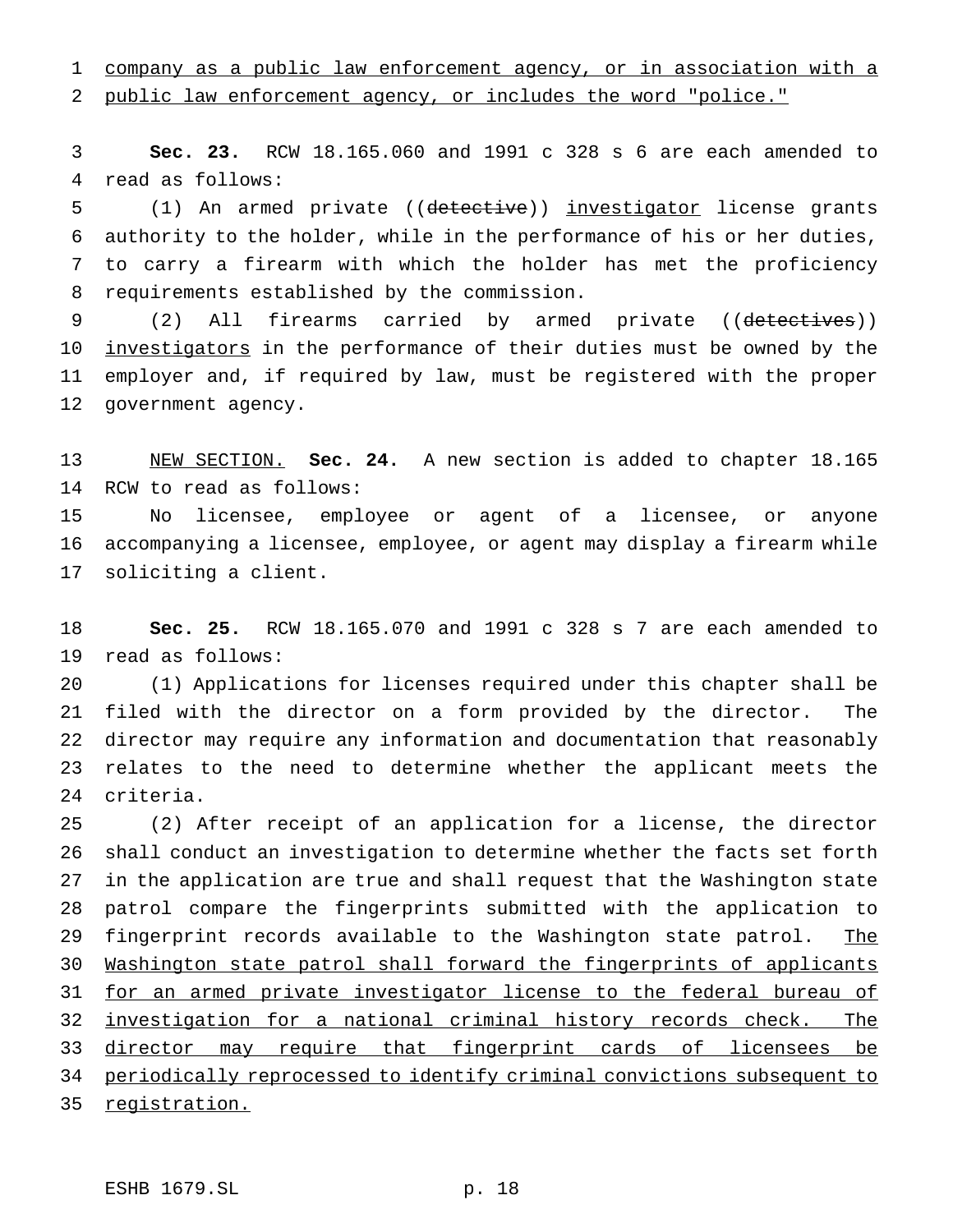(3) The director shall solicit comments from the chief law enforcement officer of the county and city or town in which the applicant's employer is located on issuance of a permanent private investigator license.

 (4) A summary of the information acquired under this section, to 6 the extent that it is public information,  $((shall))$  may be forwarded by 7 the department to the applicant's employer ((and to the chief law enforcement officer of the county and city or town in which the applicant's employer is located, for the purpose of comment prior to 10 the issuance of a permanent private detective license)).

 **Sec. 26.** RCW 18.165.080 and 1991 c 328 s 8 are each amended to read as follows:

13 (1) The director shall issue a private ((detective)) investigator 14 license card to each licensed private ((detective)) investigator and an 15 armed private ((detective)) investigator license card to each armed 16 private ((detective)) investigator.

17 (a) The license card may not be used as security clearance ((or as 18 identification)).

19 (b) A private ((detective)) investigator shall carry the license card whenever he or she is performing the duties of a private 21 ((detective)) investigator and shall exhibit the card upon request.

22 (c) An armed private ((detective)) investigator shall carry the license card whenever he or she is performing the duties of an armed 24 private ((detective)) investigator and shall exhibit the card upon request.

 (2) The director shall issue a license certificate to each licensed 27 private ((detective)) investigator agency.

 (a) Within seventy-two hours after receipt of the license certificate, the licensee shall post and display the certificate in a conspicuous place in the principal office of the licensee within the state.

 (b) It is unlawful for any person holding a license certificate to knowingly and willfully post the license certificate upon premises other than those described in the license certificate or to materially alter a license certificate.

 (c) Every advertisement by a licensee that solicits or advertises business shall contain the name of the licensee, the address of record, and the license number as they appear in the records of the director.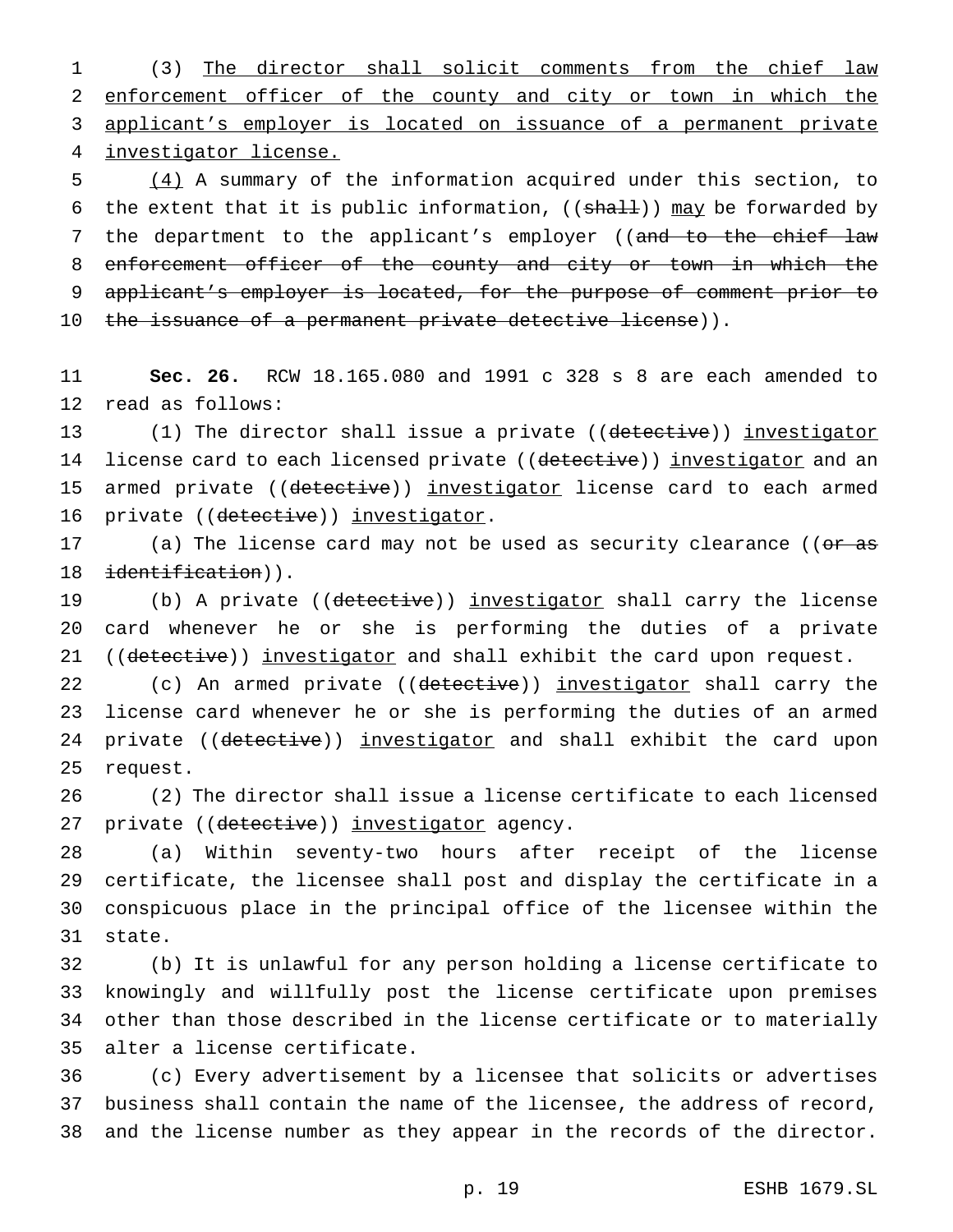(d) The licensee shall notify the director within thirty days of any change in the licensee's officers or directors or any material change in the information furnished or required to be furnished to the director.

 **Sec. 27.** RCW 18.165.090 and 1991 c 328 s 9 are each amended to read as follows:

 (1) The director shall adopt rules establishing preassignment 8 training and testing requirements((, which shall include a minimum of 9 four hours of classes)). The director may establish, by rule, 10 continuing education requirements for private ((detectives)) investigators.

12 (2) The director shall consult with the private ((detective)) 13 investigator industry and law enforcement before adopting or amending the preassignment training or continuing education requirements of this section.

16 ((<del>(3) A private detective need not fulfill the preassignment</del> 17 training requirements of this chapter if he or she, within sixty days of July 28, 1991, provides proof to the director that he or she previously has met the training requirements of this chapter or has been employed as a private detective or armed private detective for at least eighteen consecutive months immediately prior to the date of 22 application.))

 **Sec. 28.** RCW 18.165.100 and 1991 c 328 s 10 are each amended to read as follows:

25 (1) No private ((detective)) investigator agency license may be issued under the provisions of this chapter unless the applicant files with the director a surety bond, executed by a surety company authorized to do business in this state, in the sum of ten thousand dollars conditioned to recover against the principal and its servants, officers, agents, and employees by reason of its wrongful or illegal acts in conducting business licensed under this chapter. The bond shall be made payable to the state of Washington, and anyone so injured by the principal or its servants, officers, agents, or employees shall have the right and shall be permitted to sue directly upon this obligation in his or her own name. This obligation shall be subject to successive suits for recovery until the face amount is completely exhausted.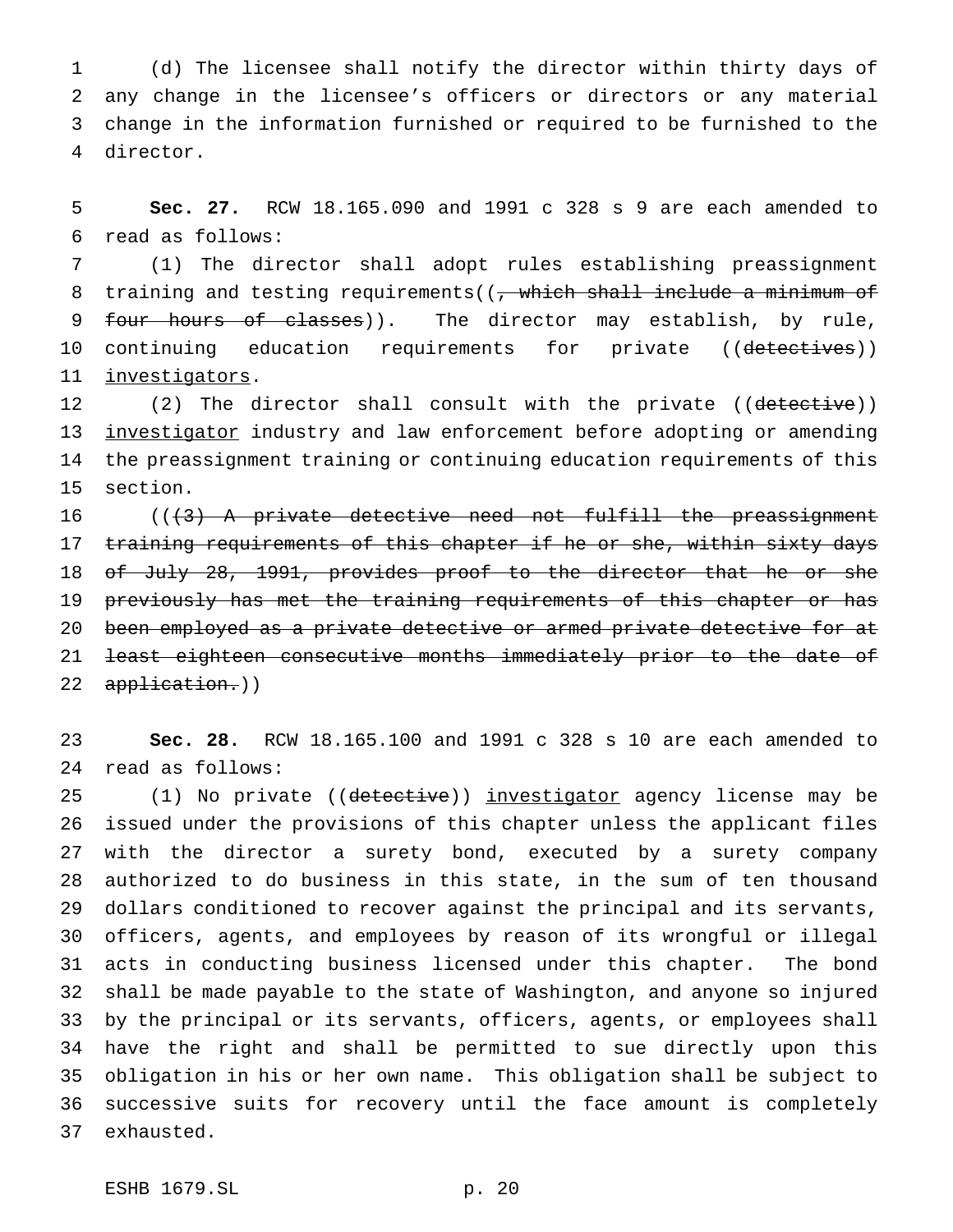(2) Every licensee must at all times maintain on file with the director the surety bond required by this section in full force and effect. Upon failure by a licensee to do so, the director shall suspend the licensee's license and shall not reinstate the license until this requirement is met.

 (3) In lieu of posting bond, a licensed private ((detective)) investigator agency may file with the director a certificate of insurance as evidence that it has comprehensive general liability coverage of at least twenty-five thousand dollars for bodily or personal injury and twenty-five thousand dollars for property damage. 11 (4) The director may approve alternative methods of guaranteeing 12 financial responsibility.

 **Sec. 29.** RCW 18.165.110 and 1991 c 328 s 11 are each amended to read as follows:

 (1) The provisions of this chapter relating to the licensing for 16 regulatory purposes of private ((detectives)) investigators, armed 17 private ((detectives)) investigators, and private ((detective)) 18 investigator agencies are exclusive. No governmental subdivision of this state may enact any laws or rules licensing for regulatory purposes such persons, except as provided in subsections (2) and (3) of this section.

 (2) This section shall not be construed to prevent a political subdivision of this state from levying a business fee, business and 24 occupation tax, or other tax upon private ((detective)) investigator agencies if such fees or taxes are levied by the state on other types of businesses within its boundaries.

 (3) This section shall not be construed to prevent this state or a political subdivision of this state from licensing for regulatory 29 purposes private ((detective)) investigator agencies with respect to activities that are not regulated under this chapter.

 **Sec. 30.** RCW 18.165.120 and 1991 c 328 s 12 are each amended to read as follows:

33 Private ((detectives)) investigators or armed private 34 ((detectives)) investigators whose duties require them to operate across state lines may operate in this state for up to thirty days per year, if they are properly registered and certified in another state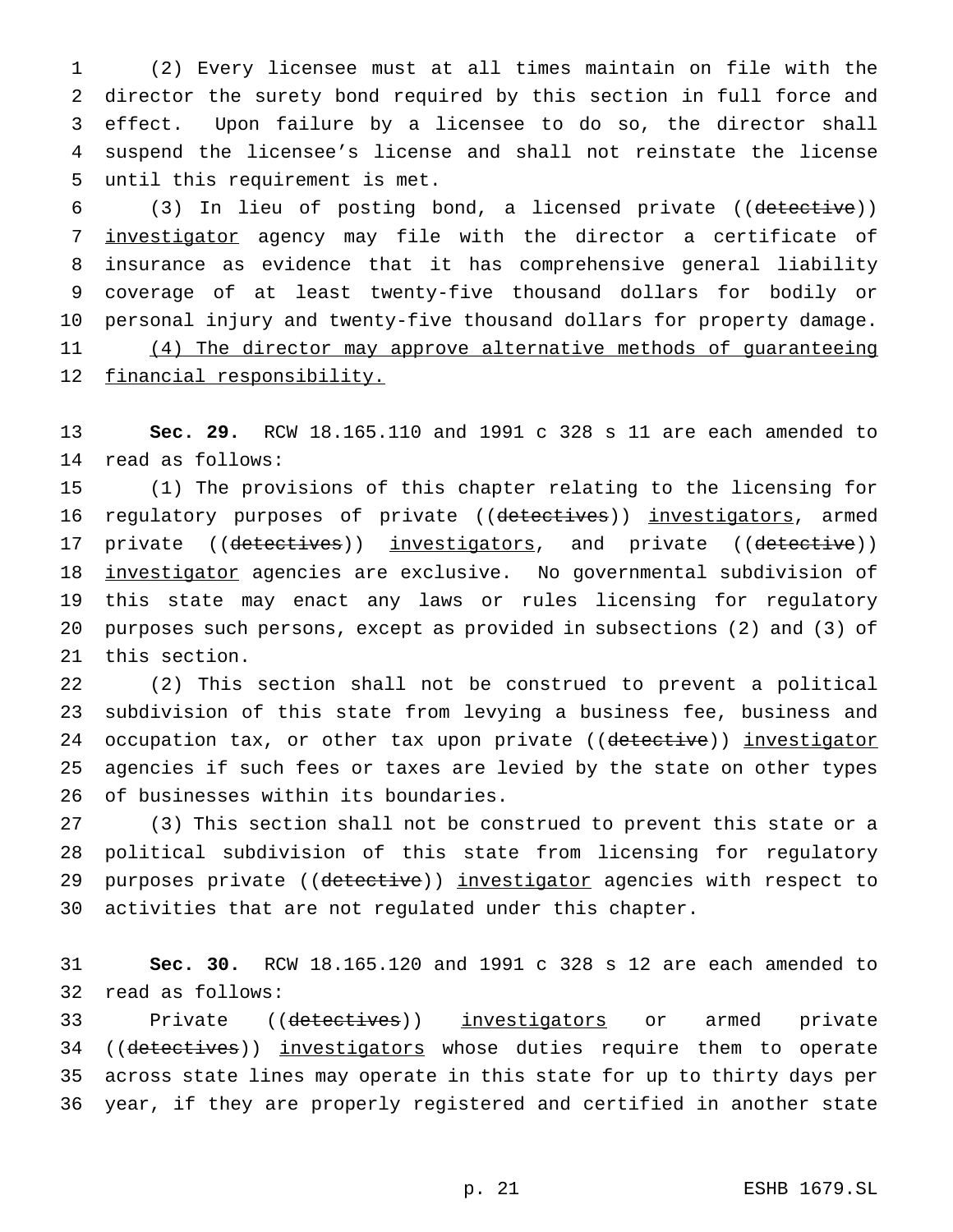1 with training and certification requirements that the director finds 2 are at least equal to the requirements of this state.

3 **Sec. 31.** RCW 18.165.130 and 1991 c 328 s 13 are each amended to 4 read as follows:

5 (1) A private ((detective)) investigator agency shall notify the 6 director within thirty days after the death or termination of 7 employment of any employee who is a licensed private ((detective)) 8 investigator or armed private ((detective)) investigator by returning 9 the license to the department with the word terminated written across 10 the face of the license, the date of termination, and the signature of 11 the principal of the private investigator company.

12 (2) A private ((detective)) investigator agency shall notify the director within seventy-two hours and the chief law enforcement officer of the county, city, or town in which the agency is located immediately upon receipt of information affecting a licensed private 16 ((detective's)) investigator's or armed private ((detective's)) investigator's continuing eligibility to hold a license under the provisions of this chapter.

19 (3) A private investigator company shall notify the local law 20 enforcement agency whenever an employee who is an armed private 21 investigator discharges his or her firearm while on duty other than on 22 a supervised firearm range. The notification shall be made within ten 23 business days of the date the firearm is discharged.

24 **Sec. 32.** RCW 18.165.140 and 1991 c 328 s 14 are each amended to 25 read as follows:

26 (1) Any person from another state that the director determines has 27 selection, training, and other requirements at least equal to those 28 required by this chapter, and who holds a valid license, registration, 29 identification, or similar card issued by the other state, may apply 30 for a private ((detective)) investigator license card or armed private 31 ((detective)) investigator license card on a form prescribed by the 32 director. Upon receipt of ((a processing)) an application fee to be 33 determined by the director, the director shall issue the individual a 34 private ((detective)) investigator license card or armed private 35 ((detective)) investigator license card.

36 (2) A valid license, registration, identification, or similar card 37 issued by any other state of the United States is valid in this state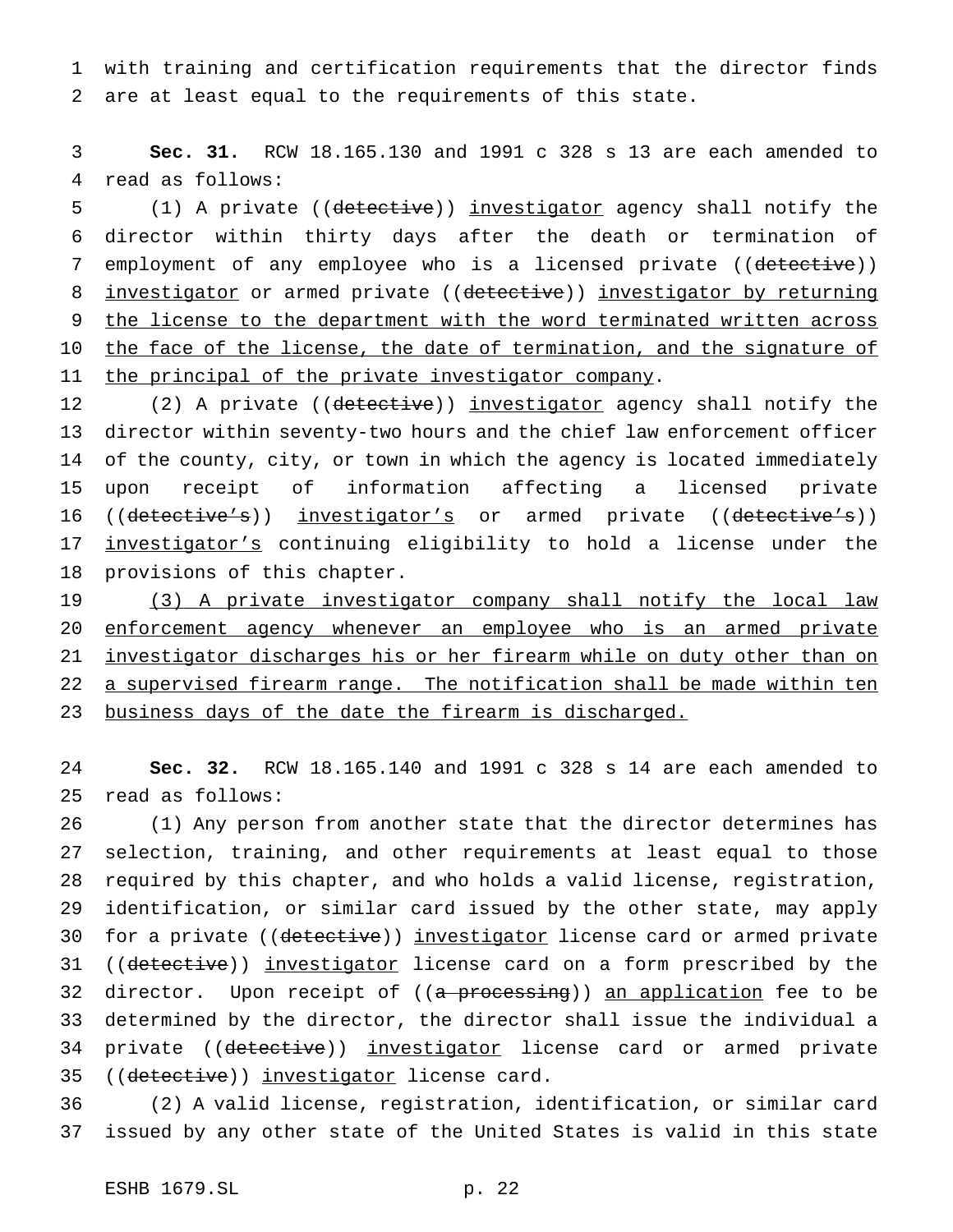for a period of ninety days, but only if the licensee is on temporary assignment for the same employer that employs the licensee in the state in which he or she is a permanent resident.

 (3) A person from another state on temporary assignment in Washington may not solicit business in this state or represent himself or herself as licensed in this state.

 **Sec. 33.** RCW 18.165.150 and 1991 c 328 s 15 are each amended to read as follows:

 (1) After June 30, 1992, any person who performs the functions and 10 duties of a private ((detective)) investigator in this state without being licensed in accordance with the provisions of this chapter, or any person presenting or attempting to use as his or her own the license of another, or any person who gives false or forged evidence of any kind to the director in obtaining a license, or any person who falsely impersonates any other licensee, or any person who attempts to use an expired or revoked license, or any person who violates any of the provisions of this chapter is guilty of a gross misdemeanor.

 (2) After January 1, 1992, a person is guilty of a gross 19 misdemeanor if he or she owns or operates a private ((detective)) 20 <u>investigator</u> agency in this state without first obtaining a private 21 ((detective)) investigator agency license.

 (3) After June 30, 1992, the owner or qualifying agent of a private 23 ((detective)) investigator agency is guilty of a gross misdemeanor if he or she employs any person to perform the duties of a private 25 ((detective)) investigator without the employee having in his or her 26 possession a permanent private ((detective)) investigator license issued by the department. This shall not preclude a private 28 ((detective)) investigator agency from requiring applicants to attend preassignment training classes or from paying wages for attending the required preassignment training classes.

 (4) After June 30, 1992, a person is guilty of a gross misdemeanor if he or she performs the functions and duties of an armed private 33 ((detective)) investigator in this state unless the person holds a 34 valid armed private ((detective)) investigator license issued by the department.

 (5) After June 30, 1992, it is a gross misdemeanor for a private 37 ((detective)) investigator agency to hire, contract with, or otherwise 38 engage the services of an unlicensed armed private ((detective))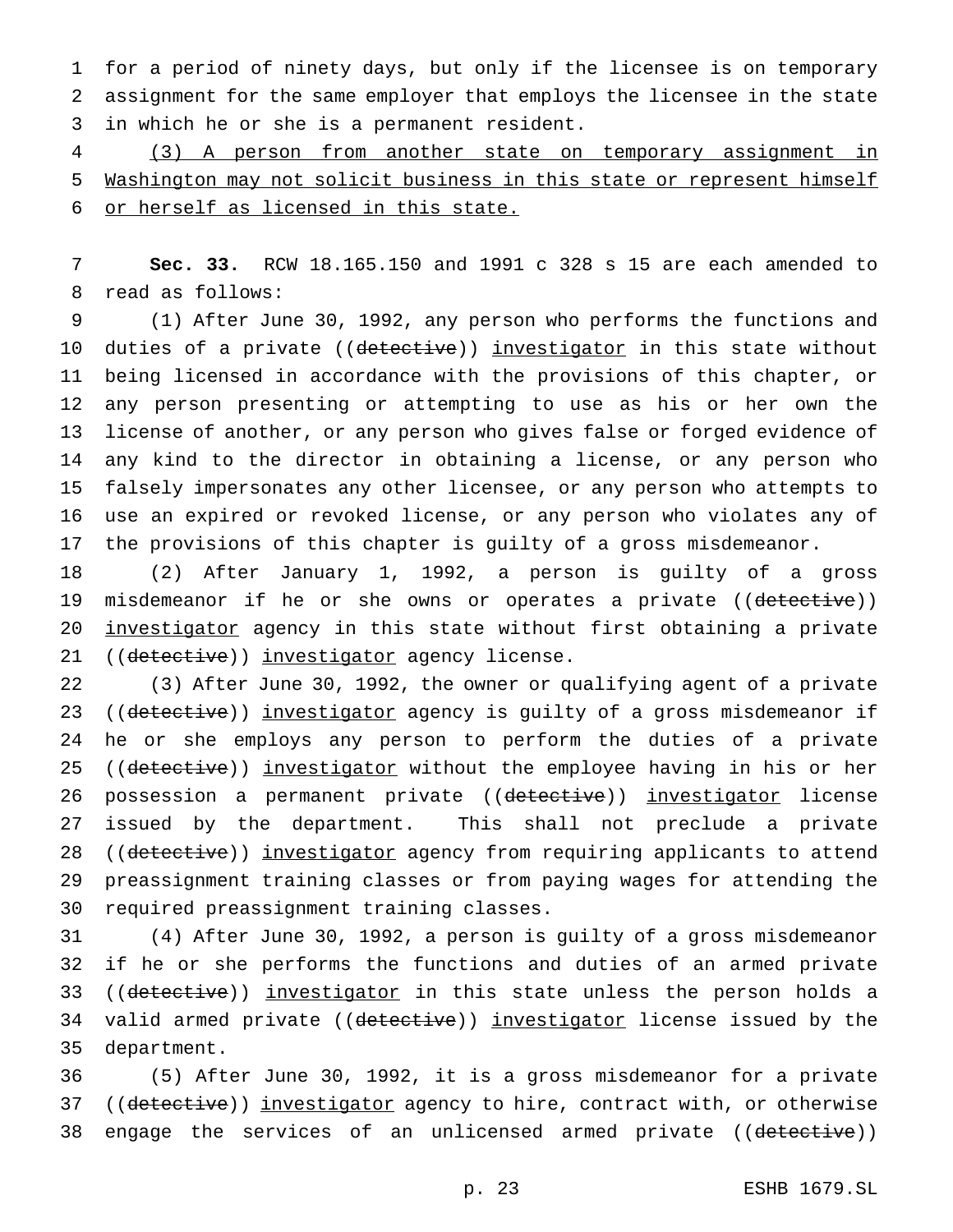1 investigator knowing that the private ((detective)) investigator does 2 not have a valid armed private ((detective)) investigator license issued by the director.

 (6) It is a gross misdemeanor for a person to possess or use any vehicle or equipment displaying the word "police" or "law enforcement officer" or having any sign, shield, marking, accessory, or insignia that indicates that the equipment or vehicle belongs to a public law enforcement agency.

 (7) It is the duty of all officers of the state and political subdivisions thereof to enforce the provisions of this chapter. The attorney general shall act as legal adviser of the director, and render such legal assistance as may be necessary in carrying out the provisions of this chapter.

 **Sec. 34.** RCW 18.165.160 and 1991 c 328 s 16 are each amended to read as follows:

 The following acts are prohibited and constitute grounds for 17 disciplinary action, assessing administrative penalties, or denial, suspension, or revocation of any license under this chapter, as deemed appropriate by the director:

 (1) Knowingly violating any of the provisions of this chapter or 21 the rules adopted under this chapter;

 (2) Knowingly making a material misstatement or omission in the 23 application for or renewal of a license or firearms certificate, including falsifying requested identification information;

 (3) Not meeting the qualifications set forth in RCW 18.165.030, 18.165.040, or 18.165.050;

 (4) Failing to return immediately on demand a firearm issued by an employer;

 (5) Carrying a firearm in the performance of his or her duties if 30 not the holder of a valid armed private ((detective)) investigator license, or carrying a firearm not meeting the provisions of this chapter while in the performance of his or her duties;

 (6) Failing to return immediately on demand company identification, 34 badges, or other items issued to the private ((detective)) investigator by an employer;

 (7) Making any statement that would reasonably cause another person 37 to believe that the private ((detective)) investigator is a sworn peace officer;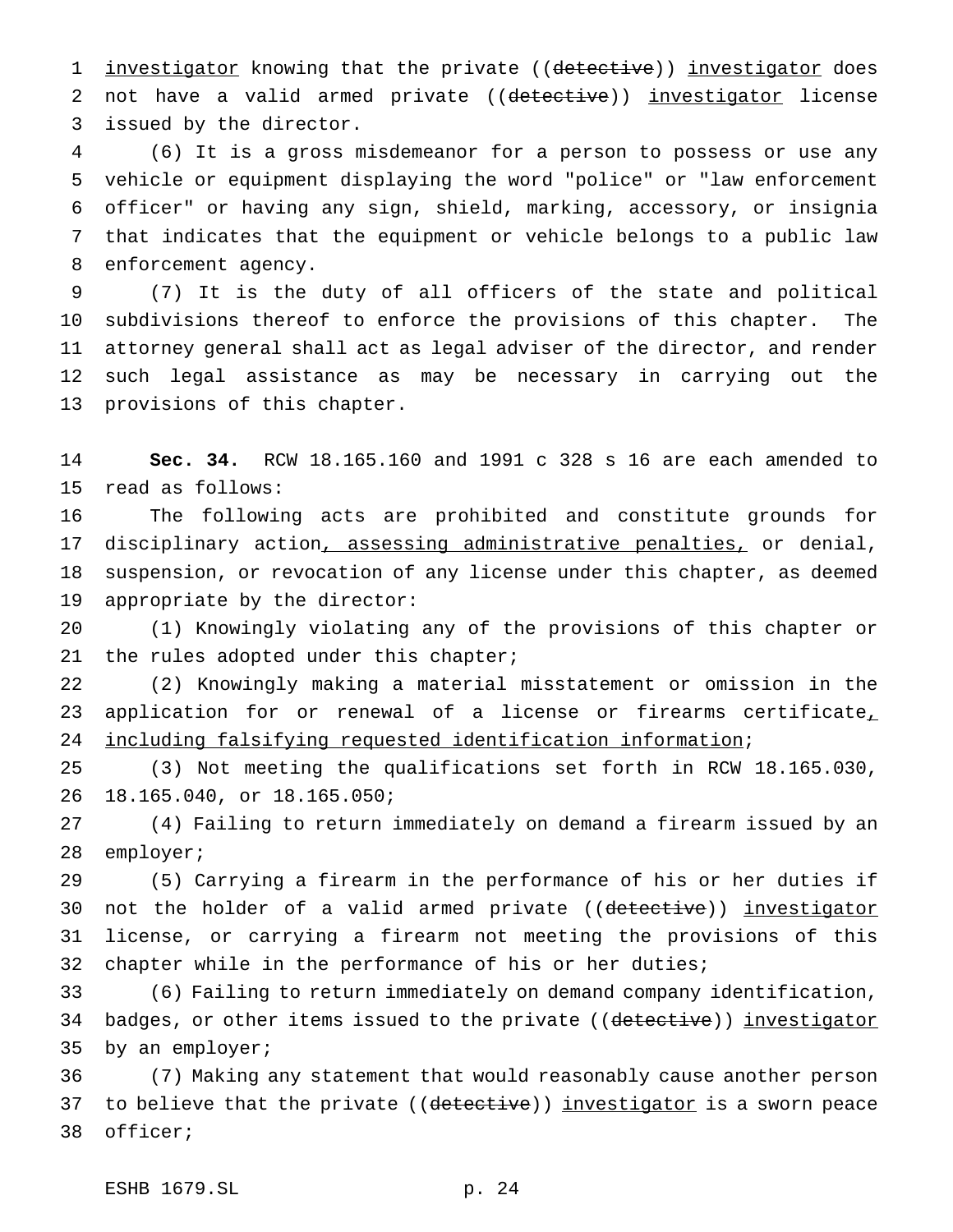(8) Divulging confidential information obtained in the course of any investigation to which he or she was assigned;

 (9) Acceptance of employment that is adverse to a client or former client and relates to a matter about which a licensee has obtained confidential information by reason of or in the course of the licensee's employment by the client;

 (10) Conviction of a gross misdemeanor or felony or the commission of any act involving moral turpitude, dishonesty, or corruption whether the act constitutes a crime or not. If the act constitutes a crime, conviction in a criminal proceeding is not a condition precedent to disciplinary action. Upon such a conviction, however, the judgment and sentence is conclusive evidence at the ensuing disciplinary hearing of the guilt of the license holder or applicant of the crime described in the indictment or information, and of the person's violation of the statute on which it is based. For the purposes of this section, conviction includes all instances in which a plea of guilty or nolo contendere is the basis for the conviction and all proceedings in which 18 the sentence has been deferred or suspended((. Nothing in this section 19 abrogates rights guaranteed under chapter 9.96A RCW));

 (11) Advertising that is false, fraudulent, or misleading; (12) Incompetence or negligence that results in injury to a person

22 or that creates an unreasonable risk that a person may be harmed;

 (13) Suspension, revocation, or restriction of the individual's license to practice the profession by competent authority in any state, federal, or foreign jurisdiction, a certified copy of the order, stipulation, or agreement being conclusive evidence of the revocation, suspension, or restriction;

(14) Failure to cooperate with the director by:

 (a) Not furnishing any necessary papers or documents requested by the director for purposes of conducting an investigation for disciplinary action, denial, suspension, or revocation of a license under this chapter;

 (b) Not furnishing in writing a full and complete explanation 34 covering the matter contained in a complaint filed with the department; or

 (c) Not responding to subpoenas issued by the director, whether or not the recipient of the subpoena is the accused in the proceeding;

 (15) Failure to comply with an order issued by the director or an assurance of discontinuance entered into with the director;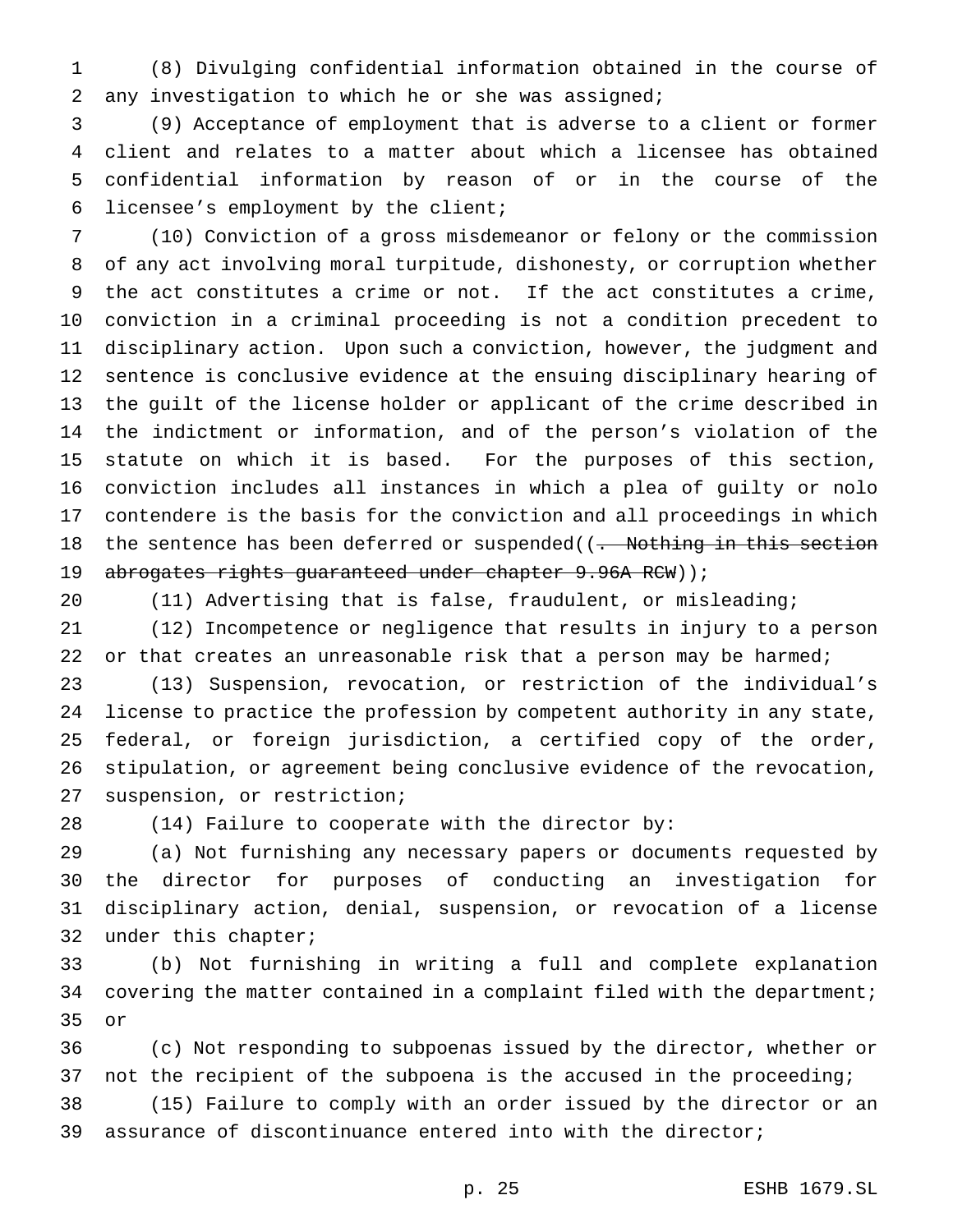(16) Aiding or abetting an unlicensed person to practice if a license is required;

 (17) Misrepresentation or fraud in any aspect of the conduct of the business or profession;

 (18) Failure to adequately supervise employees to the extent that the public health or safety is at risk;

 (19) Interference with an investigation or disciplinary proceeding by willful misrepresentation of facts before the director or the director's authorized representative, or by the use of threats or harassment against any client or witness to prevent them from providing 11 evidence in a disciplinary proceeding or any other legal action;  $((\theta \cdot \tau))$  (20) Assigning or transferring any license issued pursuant to the 13 provisions of this chapter, except as provided in RCW 18.165.050;

14 (21) Assisting a client to locate, trace, or contact a person when 15 the investigator knows that the client is prohibited by any court order from harassing or contacting the person whom the investigator is being 17 asked to locate, trace, or contact, as it pertains to domestic 18 violence, stalking, or minor children;

19 (22) Failure to maintain bond or insurance; or

(23) Failure to have a qualifying principal in place.

 **Sec. 35.** RCW 18.165.170 and 1991 c 328 s 17 are each amended to read as follows:

 The director has the following authority in administering this chapter:

 (1) To adopt, amend, and rescind rules as deemed necessary to carry 26 out this chapter;

 (2) To issue subpoenas and administer oaths in connection with an investigation, hearing, or proceeding held under this chapter;

 (3) To take or cause depositions to be taken and use other discovery procedures as needed in an investigation, hearing, or proceeding held under this chapter;

(4) To compel attendance of witnesses at hearings;

 (5) In the course of investigating a complaint or report of unprofessional conduct, to conduct practice reviews;

 (6) To take emergency action ordering summary suspension of a license, or restriction or limitation of the licensee's practice pending proceedings by the director;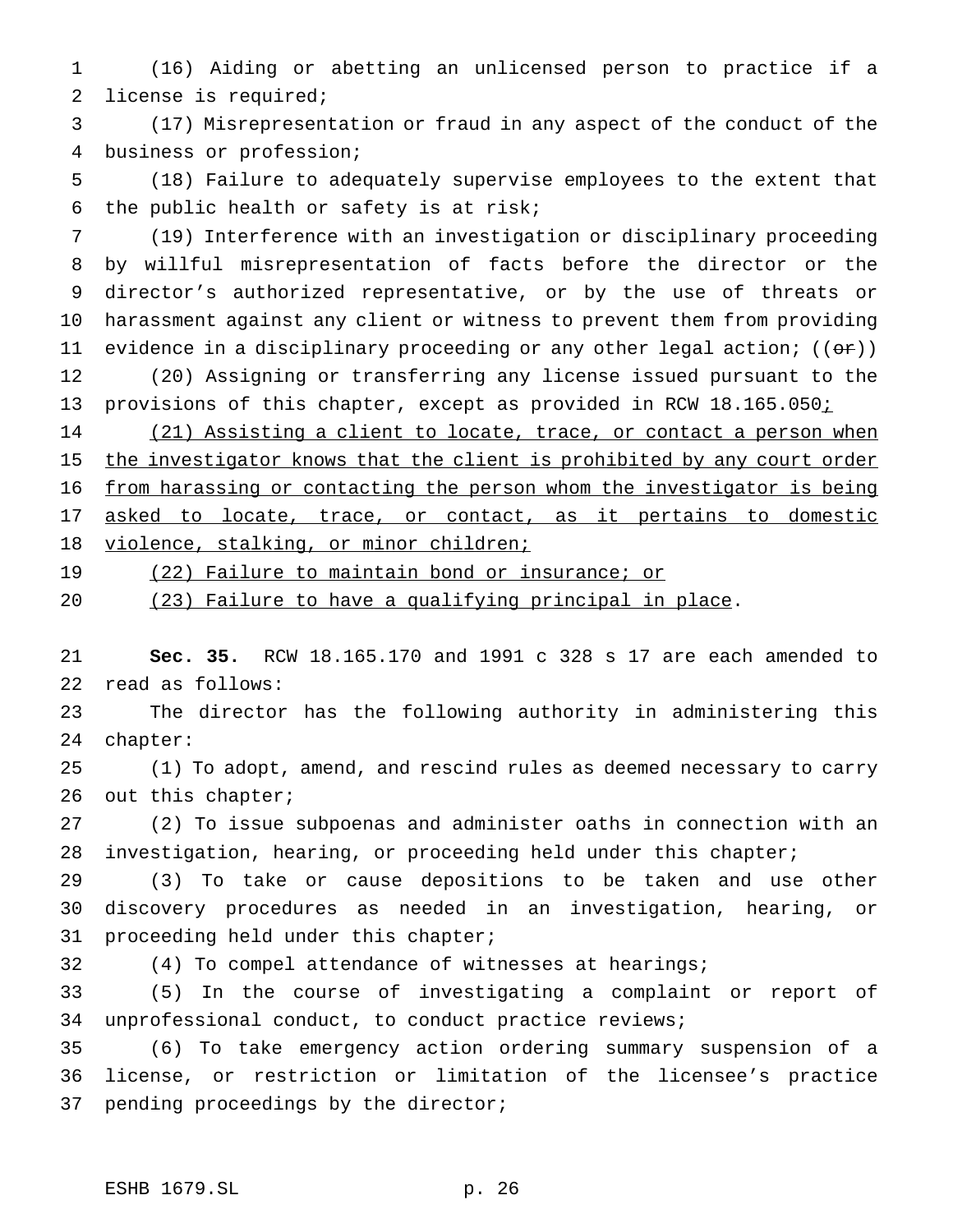(7) To use the office of administrative hearings as authorized in chapter 34.12 RCW to conduct hearings. However, the director or the director's designee shall make the final decision in the hearing;

 (8) To enter into contracts for professional services determined to be necessary for adequate enforcement of this chapter;

(9) To adopt standards of professional conduct or practice;

 (10) In the event of a finding of unprofessional conduct by an applicant or license holder, to impose sanctions against a license applicant or license holder as provided by this chapter;

 (11) To enter into an assurance of discontinuance in lieu of issuing a statement of charges or conducting a hearing. The assurance shall consist of a statement of the law in question and an agreement to not violate the stated provision. The applicant or license holder shall not be required to admit to any violation of the law, and the assurance shall not be construed as such an admission. Violation of an assurance under this subsection is grounds for disciplinary action;

 (12) To designate individuals authorized to sign subpoenas and statements of charges;

 (13) To employ such investigative, administrative, and clerical 20 staff as necessary for the enforcement of this chapter;  $((and))$ 

21 (14) To compel attendance of witnesses at hearings; and

 (15) To assess administrative penalties for violations of law, 23 rules, or regulations.

 **Sec. 36.** RCW 18.165.180 and 1991 c 328 s 18 are each amended to read as follows:

 A person, including but not limited to consumers, licensees, corporations, organizations, and state and local governmental agencies, may submit a written complaint to the department charging a license 29 holder or applicant with unprofessional or unlawful conduct and specifying the grounds for the charge. If the director determines that the complaint merits investigation, or if the director has reason to believe, without a formal complaint, that a license holder or applicant 33 may have engaged in unprofessional or unlawful conduct, the director 34 shall investigate to determine if there has been unprofessional or unlawful conduct. A person who files a complaint under this section in good faith is immune from suit in any civil action related to the filing or contents of the complaint.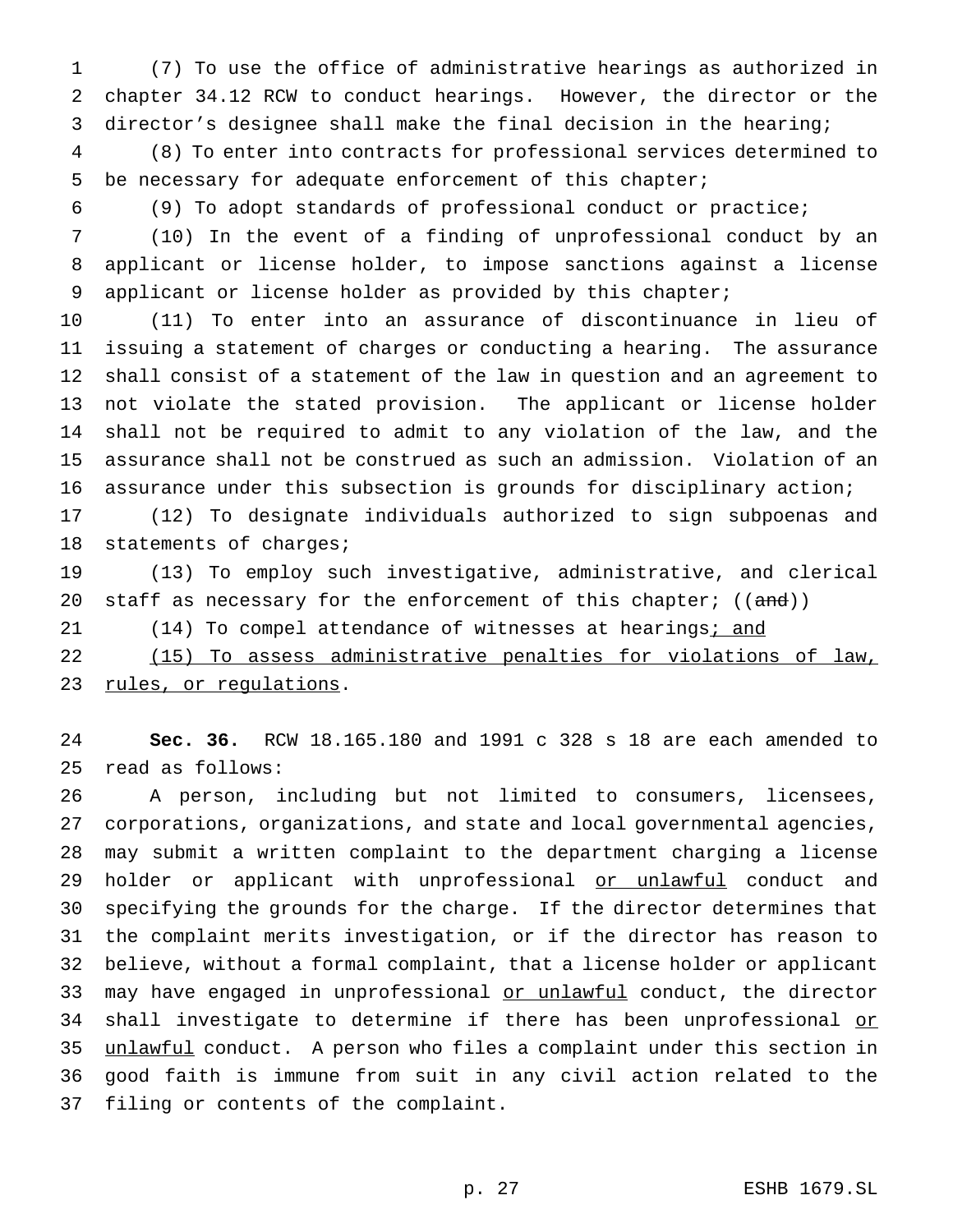**Sec. 37.** RCW 18.165.190 and 1991 c 328 s 19 are each amended to read as follows:

 (1) If the director determines, upon investigation, that there is reason to believe a violation of this chapter has occurred, a statement of charges shall be prepared and served upon the license holder or applicant and notice of this action given to the owner or qualifying 7 agent of the employing private ((detective)) investigator agency. The statement of charges shall be accompanied by a notice that the license holder or applicant may request a hearing to contest the charges. The license holder or applicant must file a request for hearing with the department within twenty days after being served the statement of charges. The failure to request a hearing constitutes a default, whereupon the director may enter an order pursuant to RCW 34.05.440.

 (2) If a hearing is requested, the time of the hearing shall be scheduled but the hearing shall not be held earlier than thirty days after service of the charges upon the license holder or applicant. A notice of hearing shall be issued at least twenty days prior to the hearing, specifying the time, date, and place of the hearing.

 **Sec. 38.** RCW 18.165.220 and 1991 c 328 s 22 are each amended to read as follows:

 Upon a finding that a license holder or applicant has committed 22 unprofessional or unlawful conduct or is unable to practice with reasonable skill and safety due to a physical or mental condition, the director may issue an order providing for one or any combination of the following:

(1) Revocation of the license;

(2) Suspension of the license for a fixed or indefinite term;

(3) Restriction or limitation of the practice;

 (4) Requiring the satisfactory completion of a specific program of remedial education or treatment;

 (5) Monitoring of the practice by a supervisor approved by the director;

(6) Censure or reprimand;

 (7) Compliance with conditions of probation for a designated period of time;

- (8) Withholding a license request;
- 37 (9) Other corrective action;  $((\theta \cdot \mathbf{r}))$
- 38 (10) Refund of fees billed to and collected from the consumer; or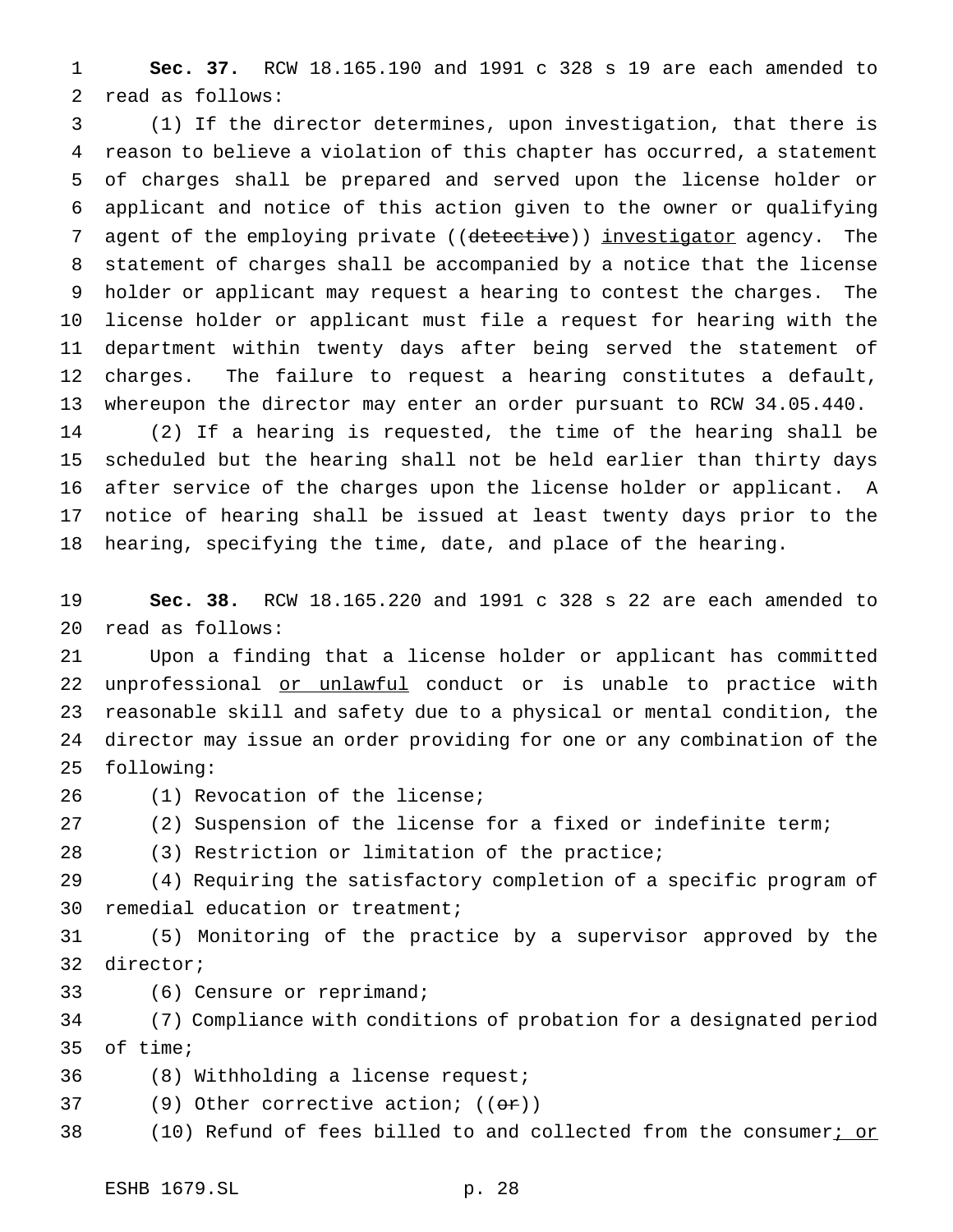(11) Assessing administrative penalties.

 Any of the actions under this section may be totally or partly stayed by the director. All costs associated with compliance with orders issued under this section are the obligation of the license holder or applicant.

 **Sec. 39.** RCW 18.165.240 and 1991 c 328 s 24 are each amended to read as follows:

 (1) The director shall investigate complaints concerning practice by unlicensed persons of a profession or business for which a license is required by this chapter. In the investigation of the complaints, the director shall have the same authority as provided the director under RCW 18.165.190. The director shall issue a cease and desist order to a person after notice and hearing and upon a determination that the person has violated this subsection. If the director makes a written finding of fact that the public interest will be irreparably harmed by delay in issuing an order, the director may issue a temporary cease and desist order. The cease and desist order shall not relieve the person practicing or operating a business without a license from criminal prosecution therefor, but the remedy of a cease and desist order shall be in addition to any criminal liability. The cease and desist order is conclusive proof of unlicensed practice and may be enforced under RCW 7.21.060. This method of enforcement of the cease and desist order may be used in addition to, or as an alternative to, any provisions for enforcement of agency orders.

 (2) The attorney general, a county prosecuting attorney, the director, or any person may, in accordance with the law of this state governing injunctions, maintain an action in the name of this state to enjoin any person practicing a profession or business for which a license is required by this chapter without a license from engaging in such practice or operating such business until the required license is secured. However, the injunction shall not relieve the person practicing or operating a business without a license from criminal prosecution therefor, but the remedy by injunction shall be in addition to any criminal liability.

 (3) Unlicensed practice of a profession or operating a business for which a license is required by this chapter, unless otherwise exempted 37 by law, constitutes a gross misdemeanor. ((A<del>ll fees, fines,</del>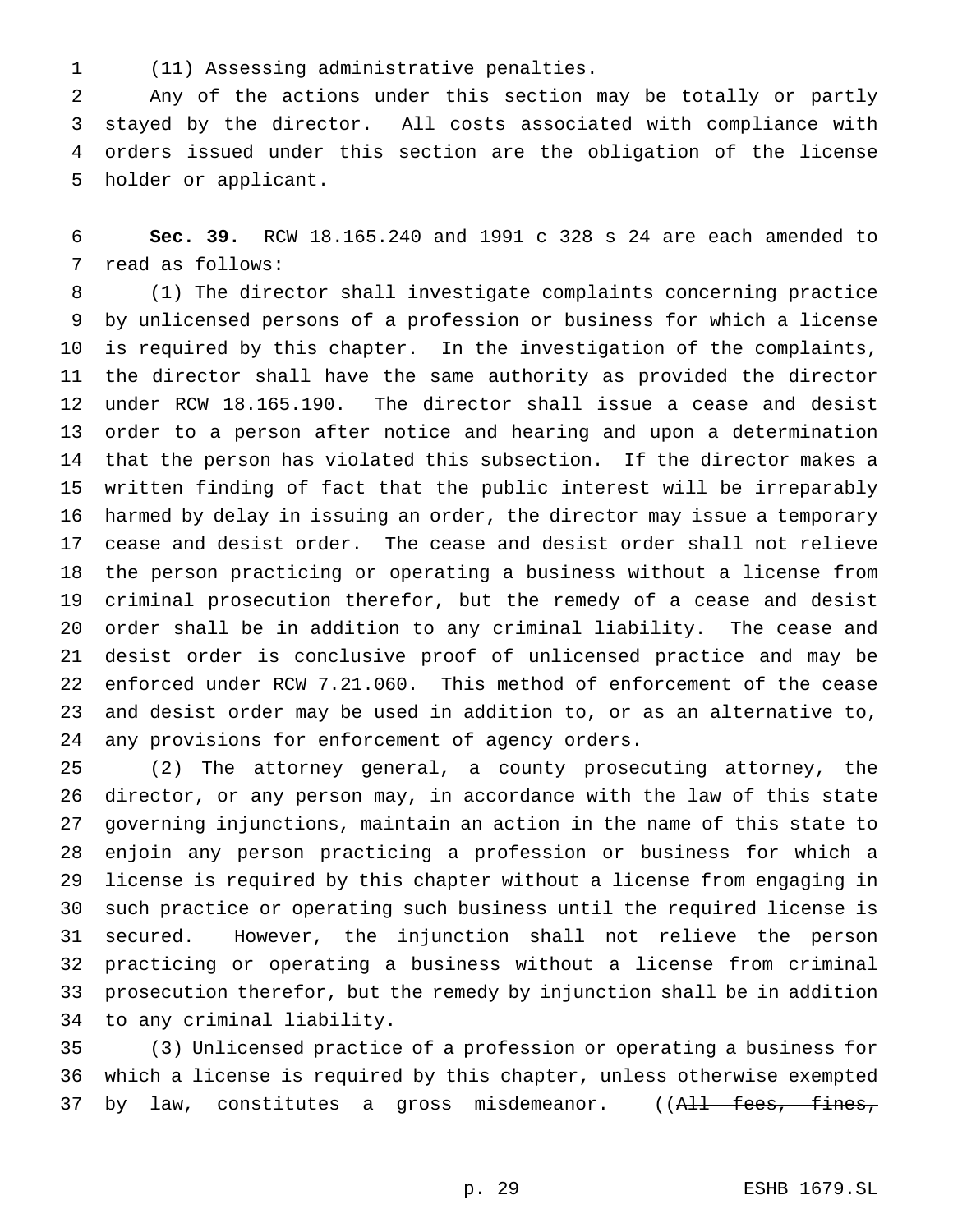1 forfeitures, and penalties collected or assessed by a court because of

2 a violation of this section shall be remitted to the department.))

 NEW SECTION. **Sec. 40.** If any provision of this act or its application to any person or circumstance is held invalid, the remainder of the act or the application of the provision to other persons or circumstances is not affected.

 NEW SECTION. **Sec. 41.** This act is necessary for the immediate preservation of the public peace, health, or safety, or support of the state government and its existing public institutions, and shall take effect immediately.

> Passed the House April 19, 1995. Passed the Senate April 6, 1995. Approved by the Governor May 9, 1995, with the exception of certain items which were vetoed. Filed in Office of Secretary of State May 9, 1995.

Note: Governor's explanation of partial veto is as follows:

 "I am returning herewith, without my approval as to section 13, Engrossed Substitute House Bill No. 1679 entitled:

 "AN ACT Relating to professional licensing of private security and investigation;"

 From the outset of my administration, it has been my objective to review all boards and commissions in existence in an effort to streamline state government. Where a board, commission or committee is not required, has outlived its mission, or where its functions can be achieved without statutory mandate, I have asked the legislature to 11 eliminate it. Working together, we have significantly reduced the<br>12 number of boards and commissions. number of boards and commissions.

 Section 13 of Engrossed Substitute House Bill No. 1679 would require that the director of the Department of Licensing establish ad hoc committees to assist in the development of policies related to the licensing of security guards. These committees would result in statutorily mandated costs to be borne by licensed security guards and would unnecessarily escalate professional license fees.

 Input from security guard professionals can be sought without legislative mandate. Since such input will be vital to the development of rules by the Department of Licensing and, ultimately, for the success of the licensing program, I have instructed the director of the department to include in the rule making process those representatives of the profession as outlined in the bill on a voluntary, cooperative basis.

 For this reason, I have vetoed section 13 of Engrossed Substitute House Bill No. 1679.